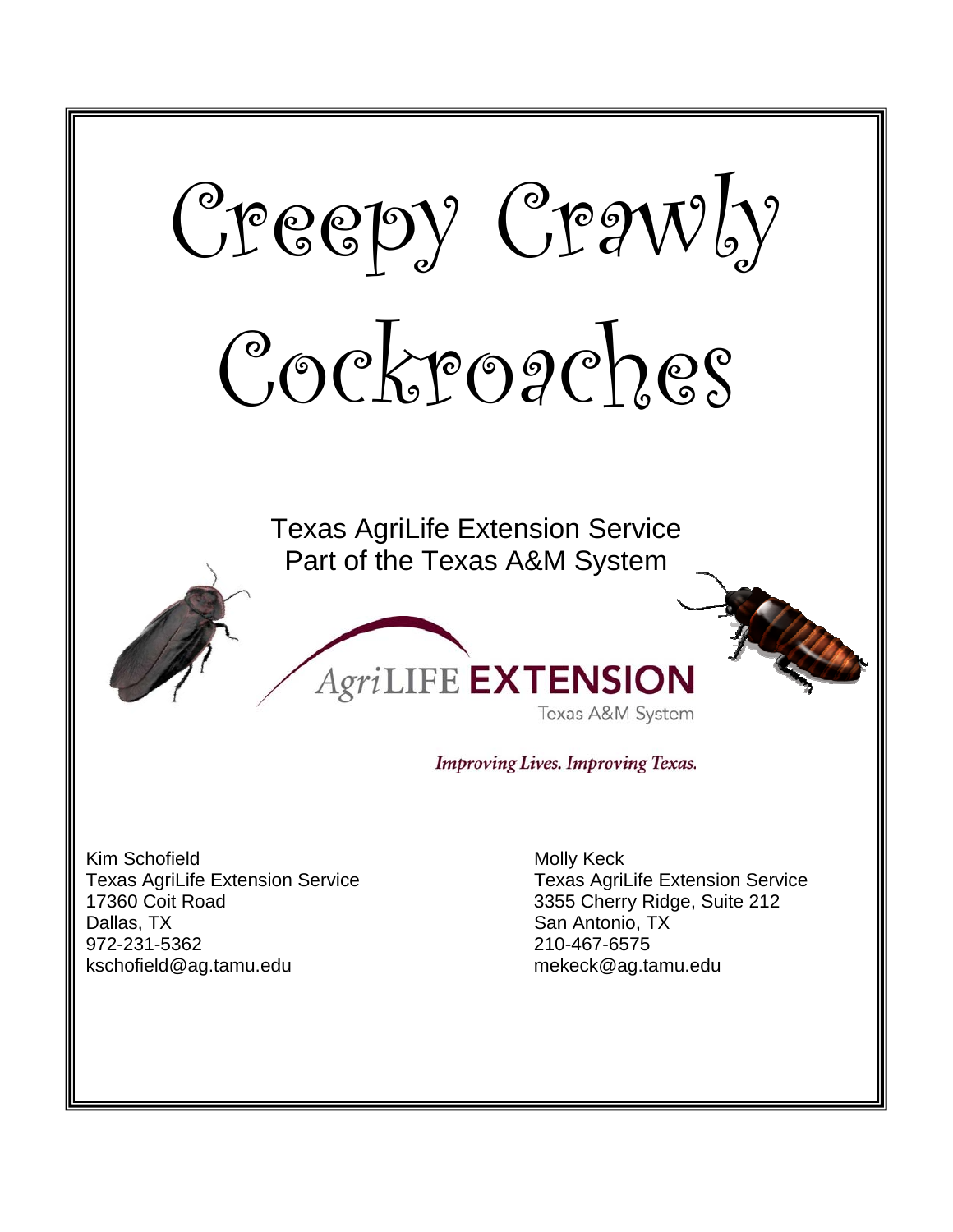#### **Preface**

 Most humans feel nervous at the sight of a single cockroach. However, this group of insects is one of the most successful animals on Earth, since they have survived 80 million years before the first dinosaurs. They can live in almost all habitats but some prefer to live with humans. If they do live indoors, they can carry pathogens on their bodies and legs. These pathogens can cause food poisoning, diarrhea and wound infections. Some cockroaches, such as the American, German and Oriental cockroaches can leave an unpleasant odor on surfaces they touch. Food items with this odor are considered unfit for human consumption, since the odors usually remain after the food is cooked or processed. Also, cockroach feces and cast skins in infested buildings are important allergen triggers for asthma and respiratory problems, especially in children. For these reasons, cockroaches should be controlled when an infestation exists.

 In this booklet are a variety of exercises designed to help educate your students about cockroaches and ways to prevent them from entering buildings.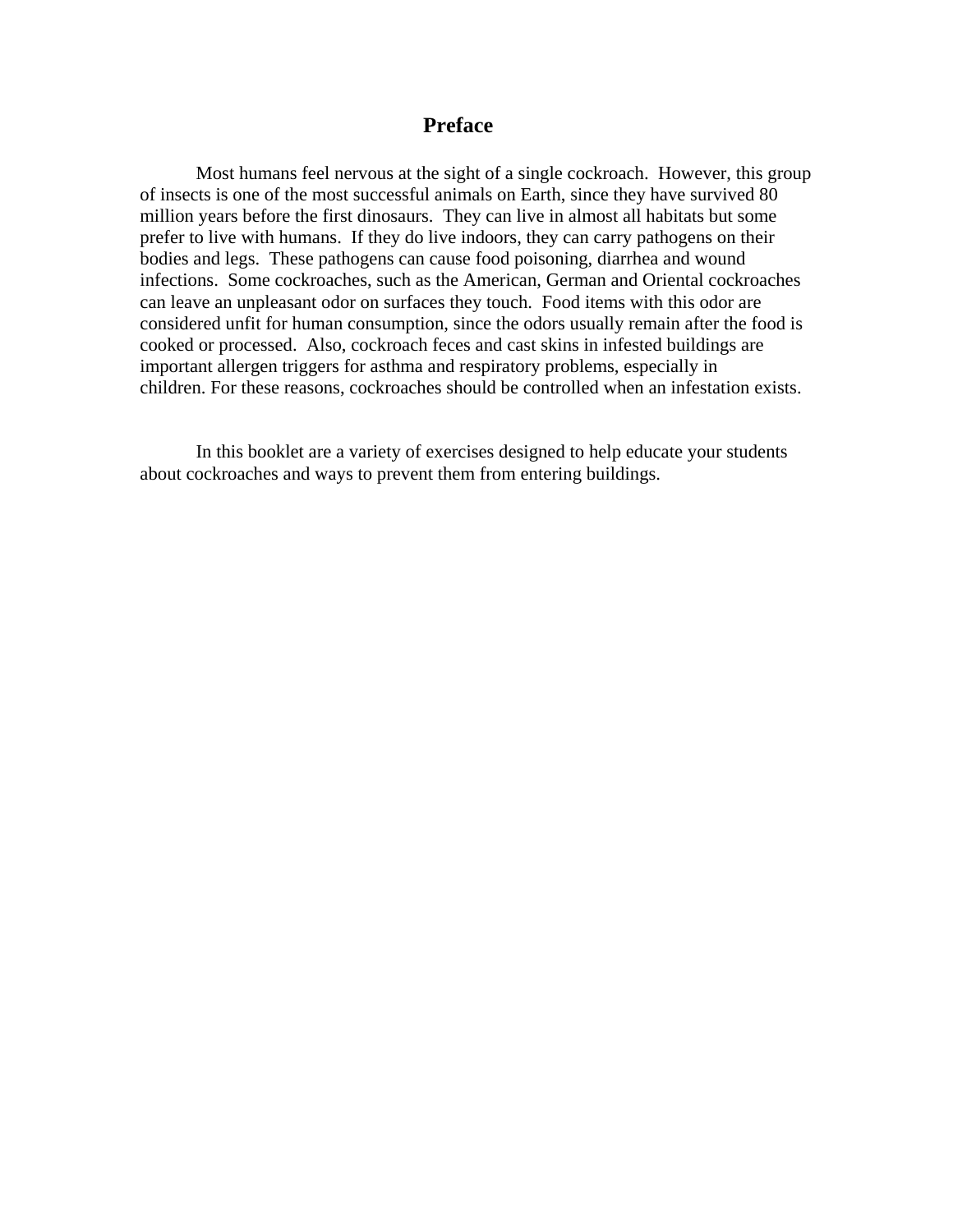| <b>Preface</b>                                           | 1                |
|----------------------------------------------------------|------------------|
| <b>Lesson 1: What is a Cockroach?</b>                    | 3                |
| <b>Activity 1.1</b>                                      | 8                |
| <b>Activity 1.2</b>                                      | $\boldsymbol{9}$ |
| <b>Lesson 2: How Does a Cockroach Grow and Develop?</b>  | 10               |
| <b>Activity 2.1</b>                                      | 13               |
| <b>Lesson 3: Which Cockroaches are Considered Pests?</b> | 14               |
| <b>Activity 3.1</b>                                      | 19               |
| <b>Activity 3.2</b>                                      | 20               |
| <b>Lesson 4: Ways to Control Cockroaches</b>             | 21               |
| <b>Activity 4.1a</b>                                     | 25               |
| <b>Activity 4.1b</b>                                     | 26               |
| <b>Activity 4.2</b>                                      | 27               |
| <b>Glossary</b>                                          | 28               |

## **TABLE OF CONTENTS**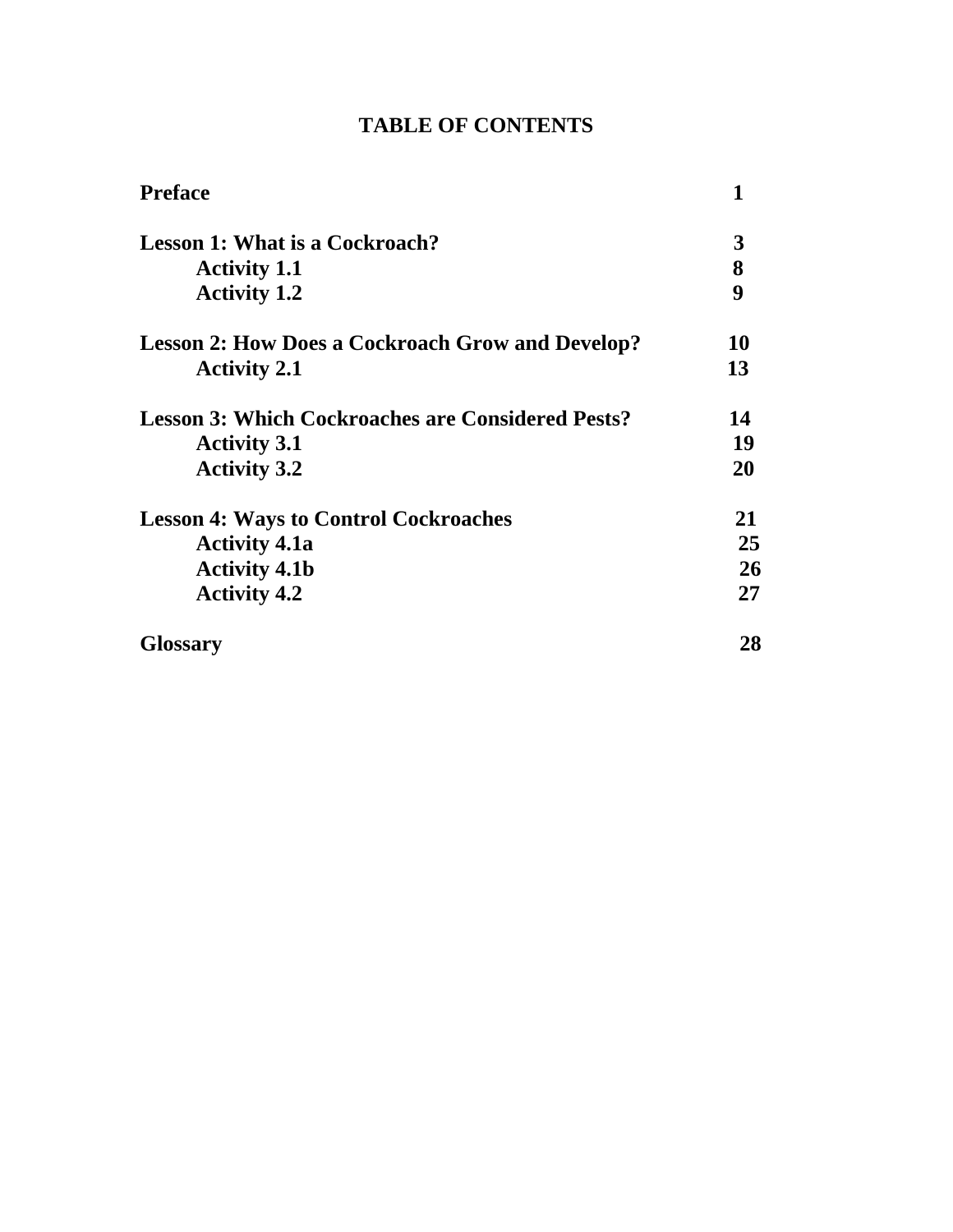## **Lesson 1- What is a Cockroach?**

### **Overview:**

Students will read the following passage in the classroom and then answer relevant questions pertaining to the passage. The students will get an overview about cockroach biology and habits.

#### **Instructions:**

Read the passage either in groups or as a class.

## **Objectives:**

Students will be able to learn the biology of cockroaches.

## **TEKS:**

Science: 2.1a, 2.1b, 2.2a, 2.2b, 2.3a, 2.3b, 2.4a, 2.4b, 2.6a, 2.6b, 2.8a, 2.8b, 2.9a, 2.9b Science: 3.1a, 3.1b, 3.2a, 3.3a, 3.3b, 3.5a, 3.5b, 3.8b, 3.9a, 3.9b Science: 4.5a, 4.6a, 4.8a, 4.8b Science: 5.5a, 5.9a, 5.9b, 5.9c

## **Materials:**

Handouts of reading exercise Overhead copy of reading exercise Wrap-up questions for Lesson 1 Activity for Lesson 1

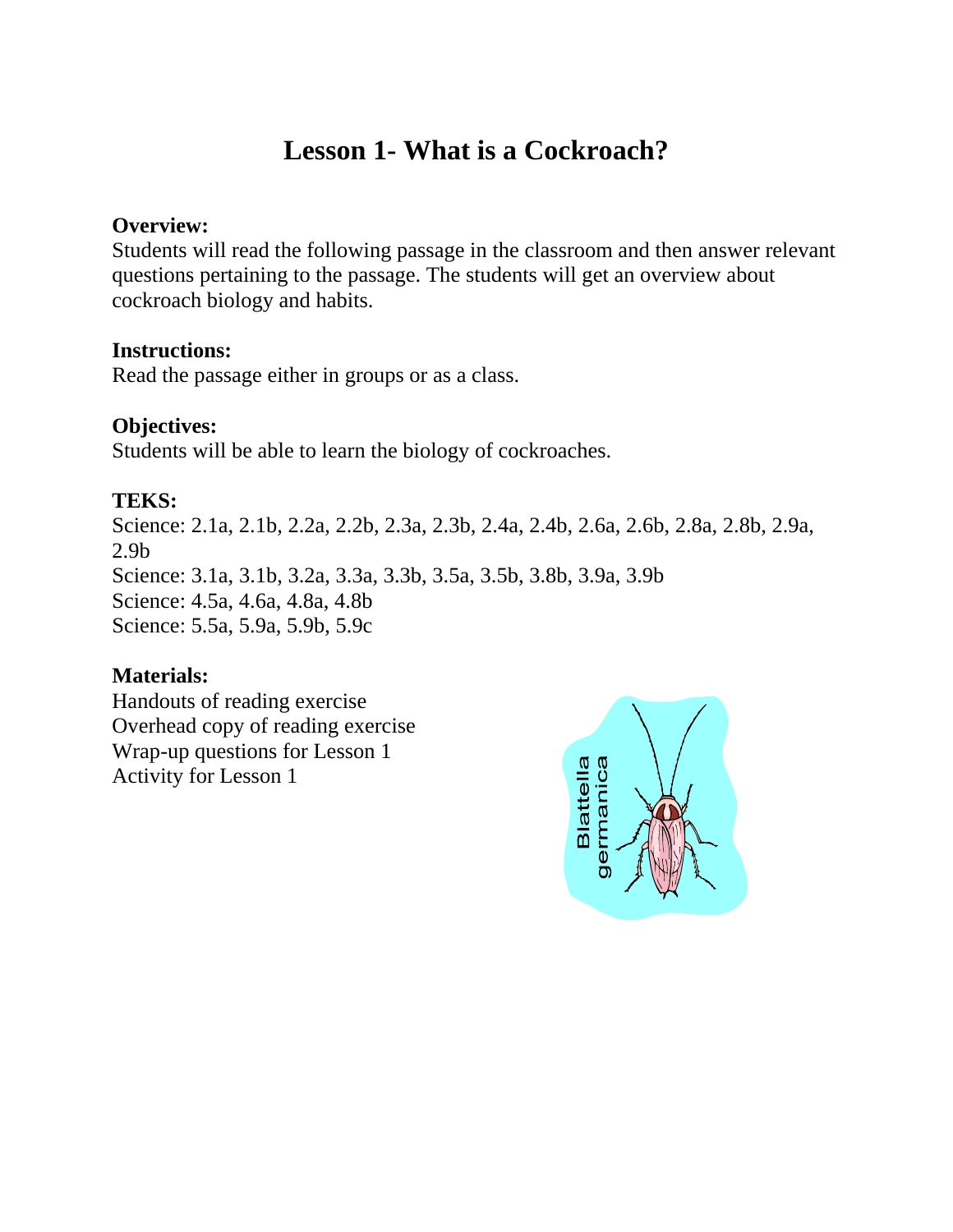## **Lesson 1: What is a Cockroach?**

**Questions to ask before reading the passage:** 

Have you ever seen a cockroach? If so, where was it found? Do you think there is more than one type of cockroach?

#### **Reading Exercise:**

 Cockroaches are some of the oldest insects on Earth, which makes them very successful! Scientists believe cockroaches were around during the **Carboniferous Era**, which was 280 million years ago! This makes them 80 million years older than the very first dinosaurs! Back then, cockroaches were over a foot long. Today they are only about one inch long.



 Cockroaches have flattened oval bodies and spiny running legs that help them run very fast and squeeze into tiny hiding places. Cockroach heads are protected from above by a **pronotum** or shield. On their head, long and skinny antennae are attached. Cockroaches do not have very good eyes, so they use their long antennae to help them see. Cockroaches have chewing mouthparts that are hidden under the pronotum and are **omnivores**. This means they will eat almost anything! Cockroaches can be black, dark brown, reddish brown or tan, depending on the cockroach **species**. Some cockroaches have wings, and some do not.

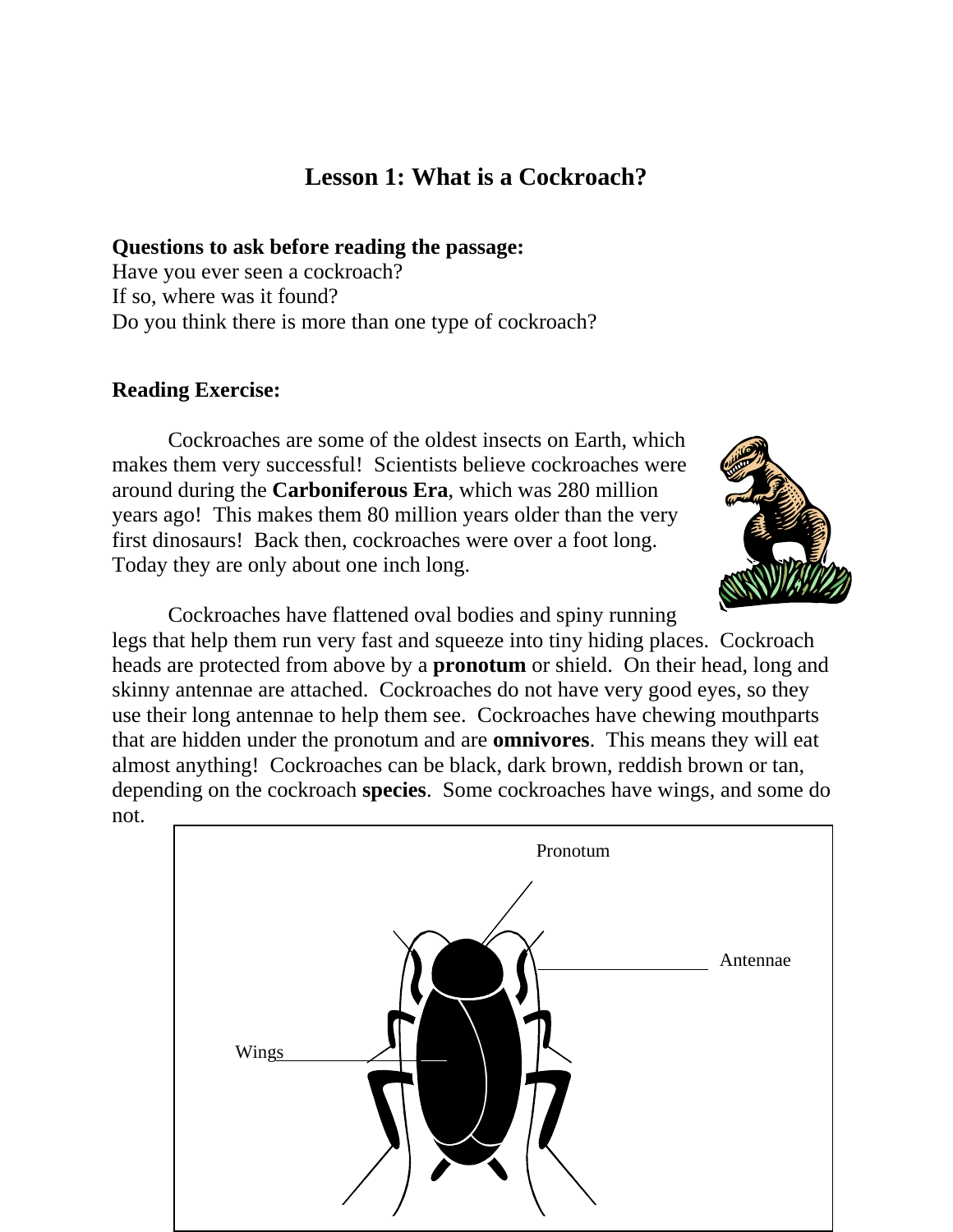There are over 3,500 different types of cockroaches in the world! Most cockroaches are tropical and live outdoors, but they can live everywhere – even the North and South Poles! If cockroaches live where it is cold, they live indoors with humans.

 Have you ever wondered how cockroaches get inside? They can squeeze their flat bodies into very tiny holes. Cockroaches squeeze under doors or windows, or sneak in with firewood, furniture and dry pet food. Small cockroaches can fit through cracks as thin as a dime (0.5mm), and large cockroaches can fit through cracks as thin as a quarter (1.6mm). Pregnant cockroaches need a little more space – two nickels (4.5mm)!



#### **Class Activity:**

*Teachers, provide students with dimes, pennies, and quarters, or items of similar width. Instruct students to explore the classroom or school, finding small cracks and crevices where cockroaches can enter.* 

#### **Discussion ideas after exploration:**

*How many spots can cockroaches enter this classroom? What are some things we can do to prevent cockroaches from entering these spots? Is it easy or hard to keep cockroaches out? If it's hard, what are some things we can do to keep them from making our home or school their home? What would encourage the cockroaches to come inside?* 

 Even the cleanest homes can get cockroaches because they can squeeze through the tiniest cracks!



 Most cockroaches are **nocturnal**. This means they only come out during the night. Cockroaches like to live in warm, dark, **humid** places. You find them under sinks and in kitchens and bathrooms. But you don't just find them there, since they can make a home anywhere – even inside TVs!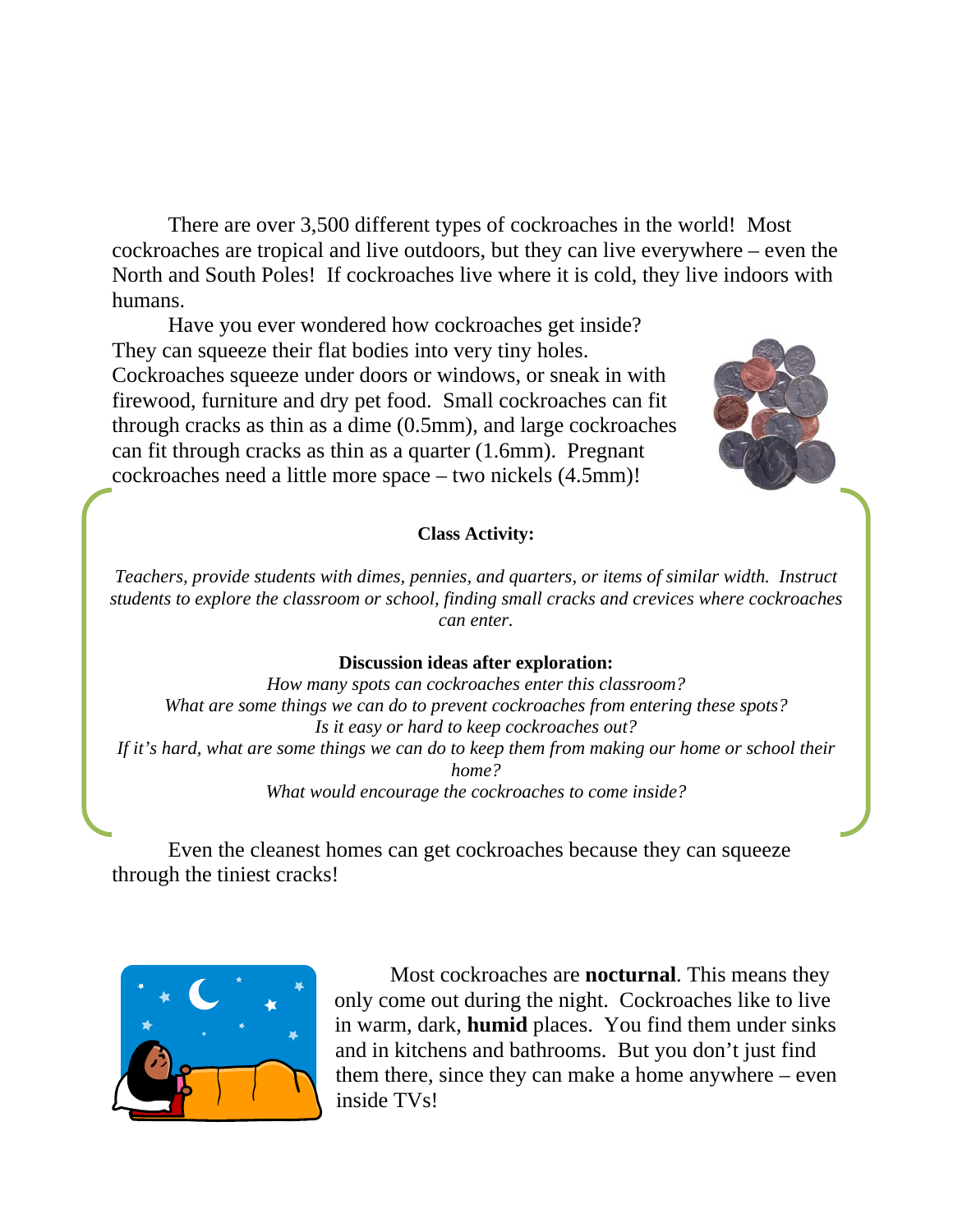## **Wrap-Up Question for Lesson 1:**

How old are cockroaches? They have been on Earth for 280 million years. Where do cockroaches live? They live both indoors and outdoors. What do cockroaches eat? They are omnivores, so they will feed on almost anything, including plants, meat, grease, starchy foods, candy, and baked goods. They will also eat leather, wallpaper glue and book binding glue, paper, clothes, coffee grinds, hair and animal waste. Some will even eat old exoskeletons, egg cases (ootheca) and each other.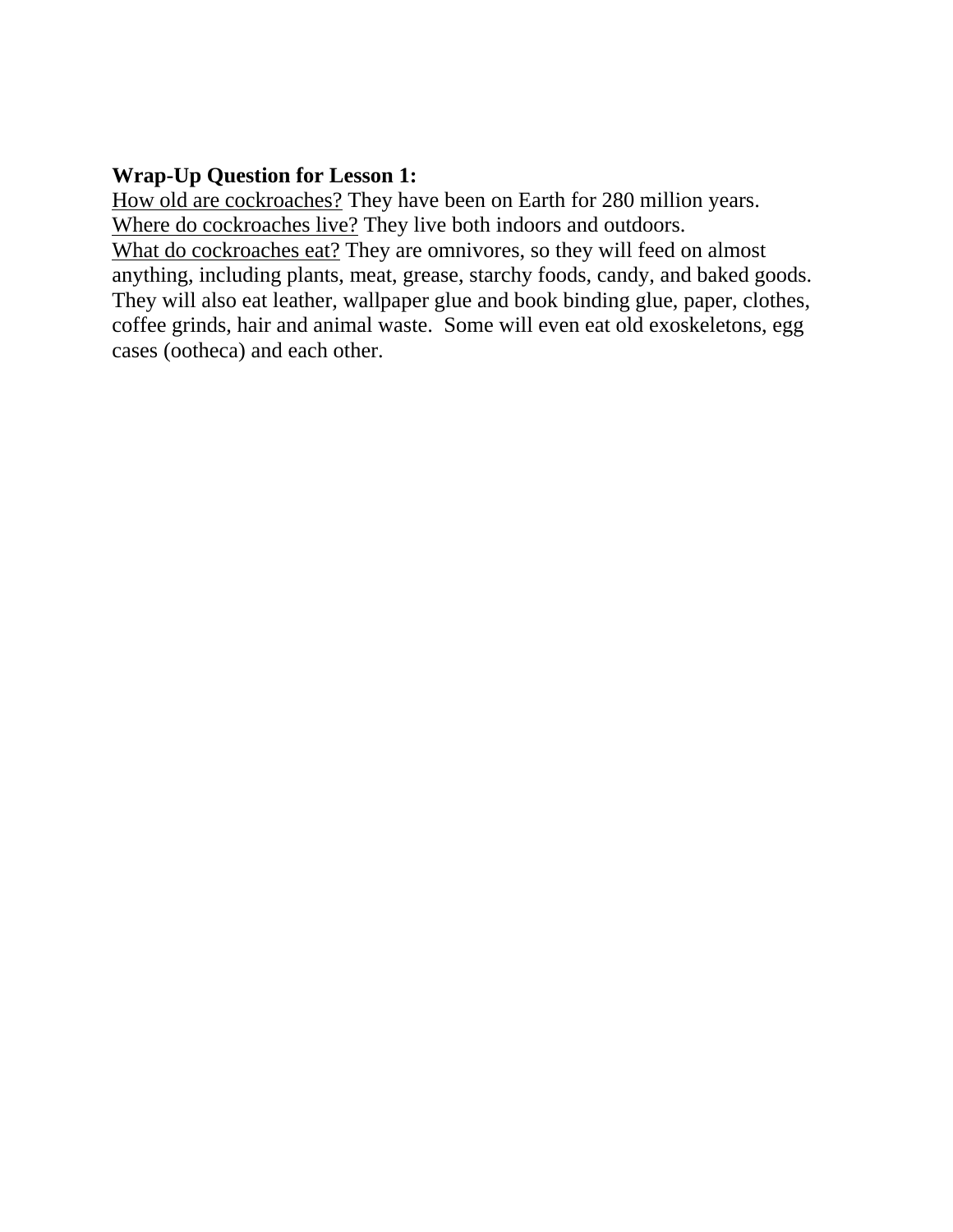#### **Some FUN facts about cockroaches:**

- A cockroach can survive in a cup of water for 40 minutes!
- Some cockroaches can survive for one month without food!
- Some cockroaches can survive for two weeks without water!
- A cockroach can change directions 25 times in one second!
- A cockroach does not move around very much and usually spends 75% of its time resting!
- Some cockroaches can run 3 miles in an hour!
- Male cockroaches usually weigh less than female cockroaches!
- Male cockroaches can fly and run faster than female cockroaches!
- The smallest cockroach is 1/6 inches in length and lives in the nests of leaf cutter ants and feeds on the fungus they farm!
- The world's largest roach lives in South America and is six inches long with a one-foot wingspan!
- The heaviest cockroach lives in Australia and weighs 1/8 of a pound!
- In some countries, crushed cockroaches are used to help reduce pain from stinging wounds!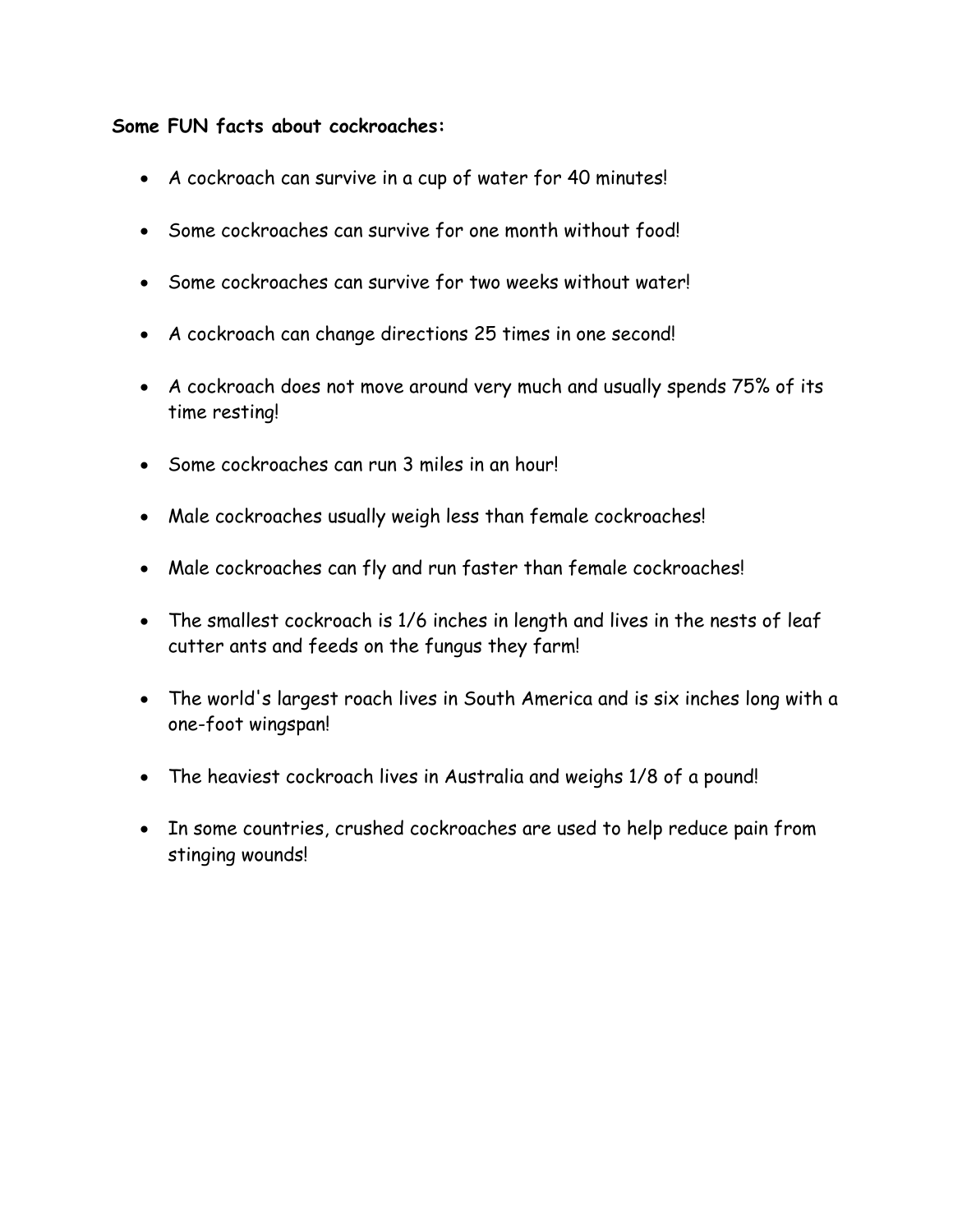## **Activity 1.1**

# **Help Connie the Cockroach Find the Donut**

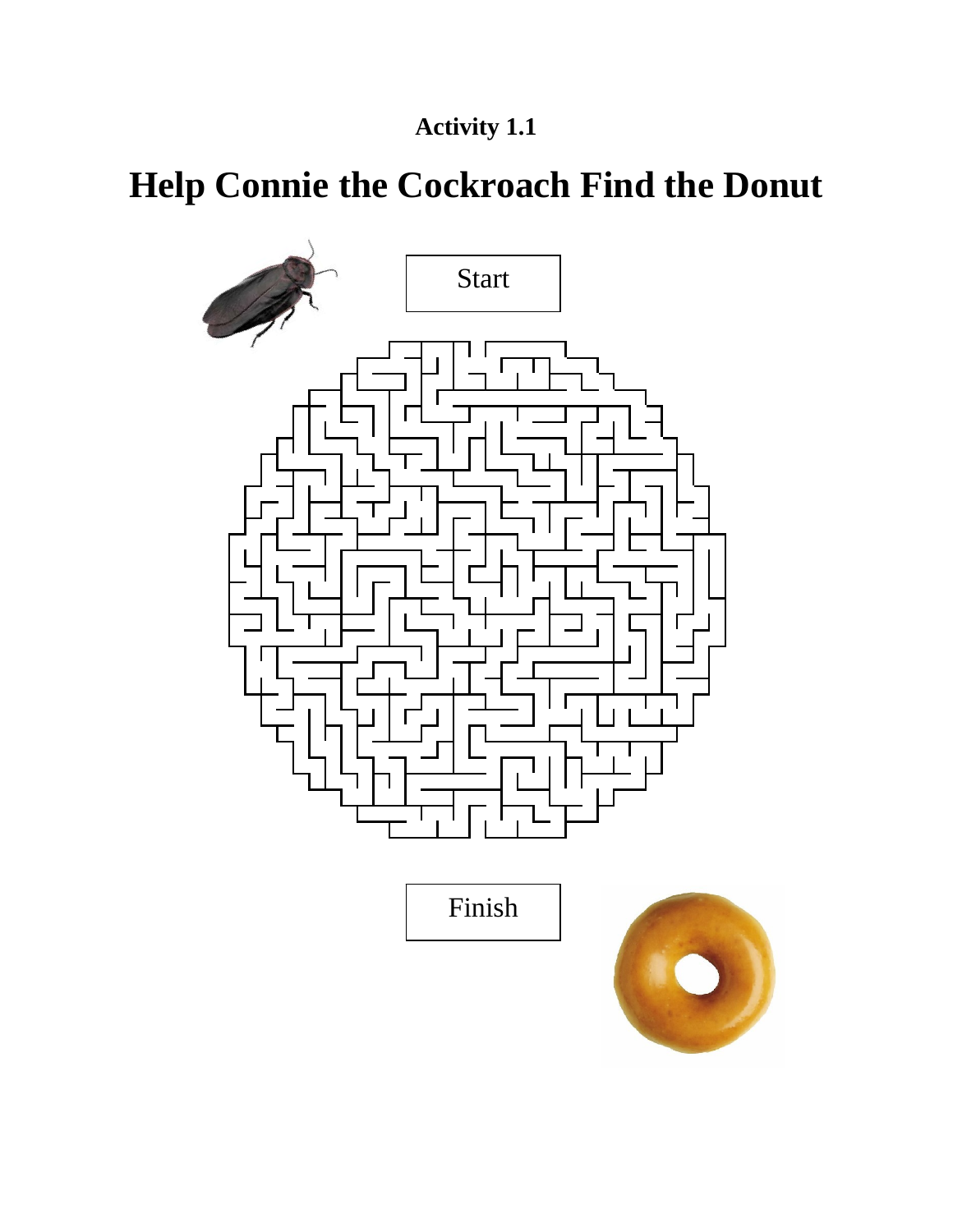## **Activity 1.2 Cockroach Jeopardy**

**Directions:** Separate students into groups or teams. Decide which team goes first, second, third, etc. At each team's turn, ask a jeopardy question. Determine how many questions will be asked to each team. Designate a student to keep track of points. When a team gets a question correct, give them one point. The team with the most points wins.

**Hint for Teachers:** If you need more questions, re-word the question to make true questions false and visa versa.

#### **Jeopardy/Quiz Questions: True or False**

- 1. Cockroaches are some of the oldest animals on earth (True)
- 2. Cockroaches are 1 million years old (False)
- 3. Cockroaches have been around longer than dinosaurs (True)
- 4. The first cockroaches were over a foot long (True)
- 5. You can find cockroaches today that are over a foot long (False)
- 6. Cockroaches today are about one inch long (True)
- 7. Cockroaches have thick, short legs (False)
- 8. Cockroaches heads cannot be seen from above because they are protected with a pronotum (True)
- 9. Cockroaches color can range from yellow to blue (False)
- 10. All cockroaches have wings (False)
- 11. There are 3,500 different types of cockroaches (True)
- 12. Cockroaches can live in cold places like the North and South Poles (True)
- 13. Cockroaches can be found all over the world (True)
- 14. Cockroaches can squeeze through a crack as thin as a dime (True)
- 15. Cockroaches like to be out during the day (False)
- 16. Cockroaches prefer to live in dark, humid places (True)
- 17. You will never find a cockroach in a bathroom or kitchen (False)
- 18. Cockroaches have chewing mouthparts (True)
- 19. Cockroaches only eat vegetables (False)
- 20. Cockroaches only live indoors with humans (False)
- 21. Cockroaches never live indoors with humans (False)
- 22. Cockroaches need a very large opening to get into buildings (False)
- 23. Cockroaches have oval, flattened bodies (True)
- 24. Most cockroaches live where its tropical (True)
- 25. Cockroaches that live where its cold, live indoors with humans (True)
- 26. Cockroaches can change directions 25 times in one second (True)
- 27. Cockroaches can survive in a cup of water for 40 minutes (True)
- 28. Cockroaches can live for a month without food (True)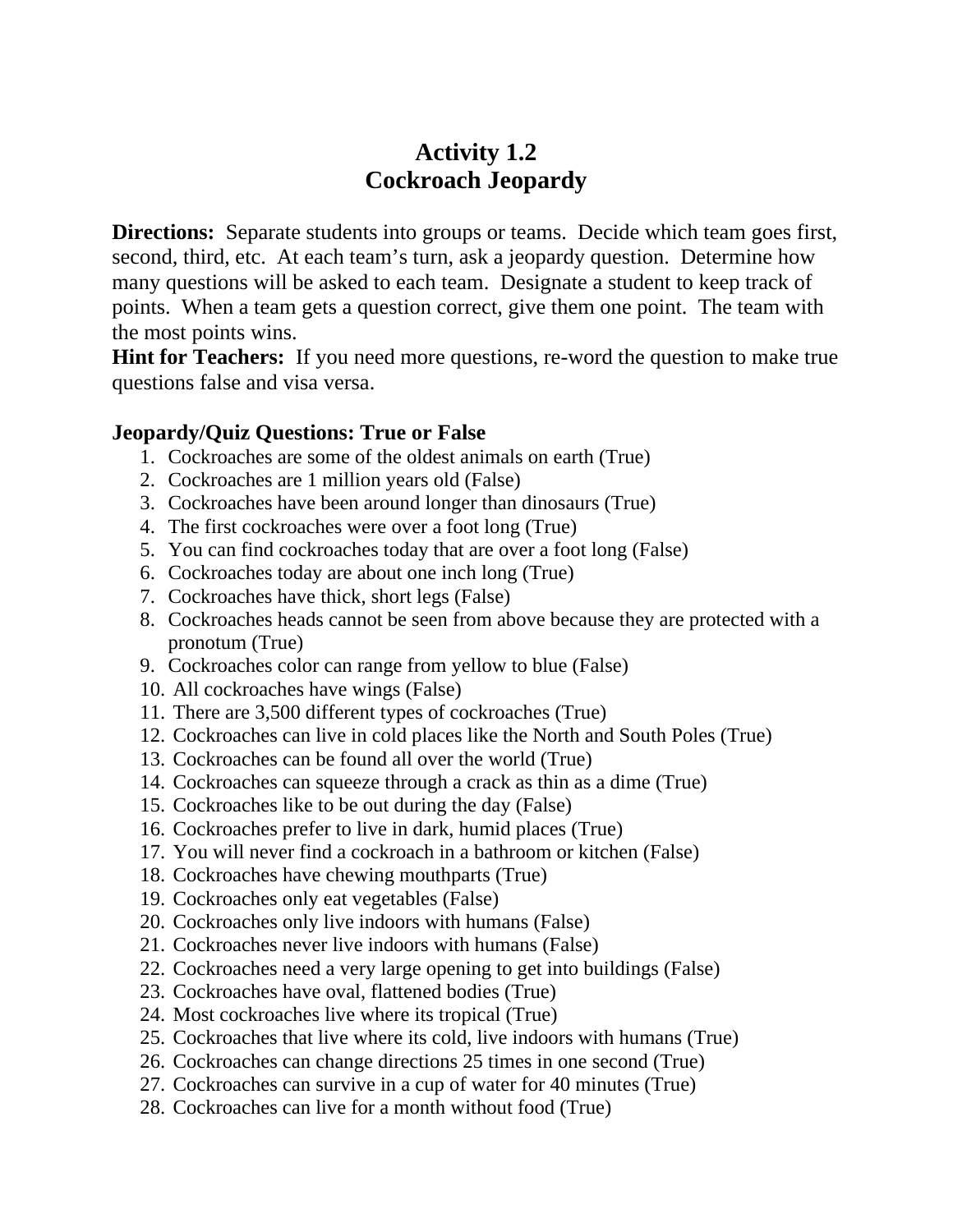- 29. Cockroaches can run 30 miles an hour (False)
- 30. Some countries use crushed cockroaches for painful stings (True)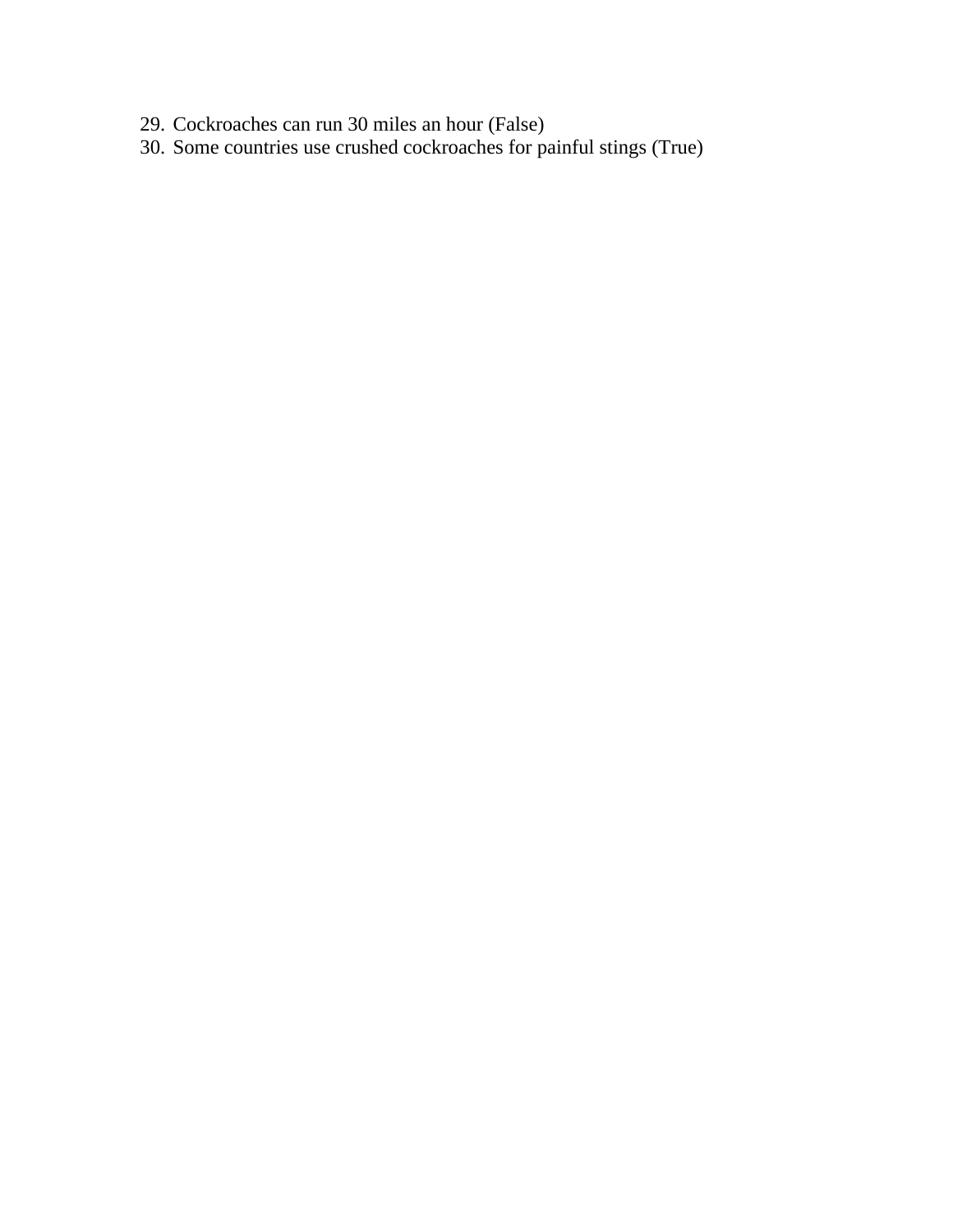## **Lesson 2: How Does A Cockroach Grow and Develop?**

#### **Overview:**

Students will read the following passage in the classroom and then answer relevant questions pertaining to the passage. The students will learn how a cockroach grows and develops.

## **Instructions:**

Read the passage either in groups or as a class.

## **Objectives:**

Students will be able to learn about the lifecycle of a cockroach.

## **TEKS:**

Science: 2.1a, 2.1b, 2.2a, 2.2b, 2.3a, 2.3b, 2.4a, 2.4b, 2.6a, 2.6b, 2.8a, 2.8b, 2.9a, 2.9b Science: 3.1a, 3.1b, 3.2a, 3.3a, 3.3b, 3.5a, 3.5b, 3.8b, 3.9a, 3.9b Science: 4.5a, 4.6a, 4.8a, 4.8b Science: 5.5a, 5.9a, 5.9b, 5.9c

## **Materials:**

Handouts of reading Overhead copy of reading exercise Wrap-up questions Lesson 2 Activity Lesson 2

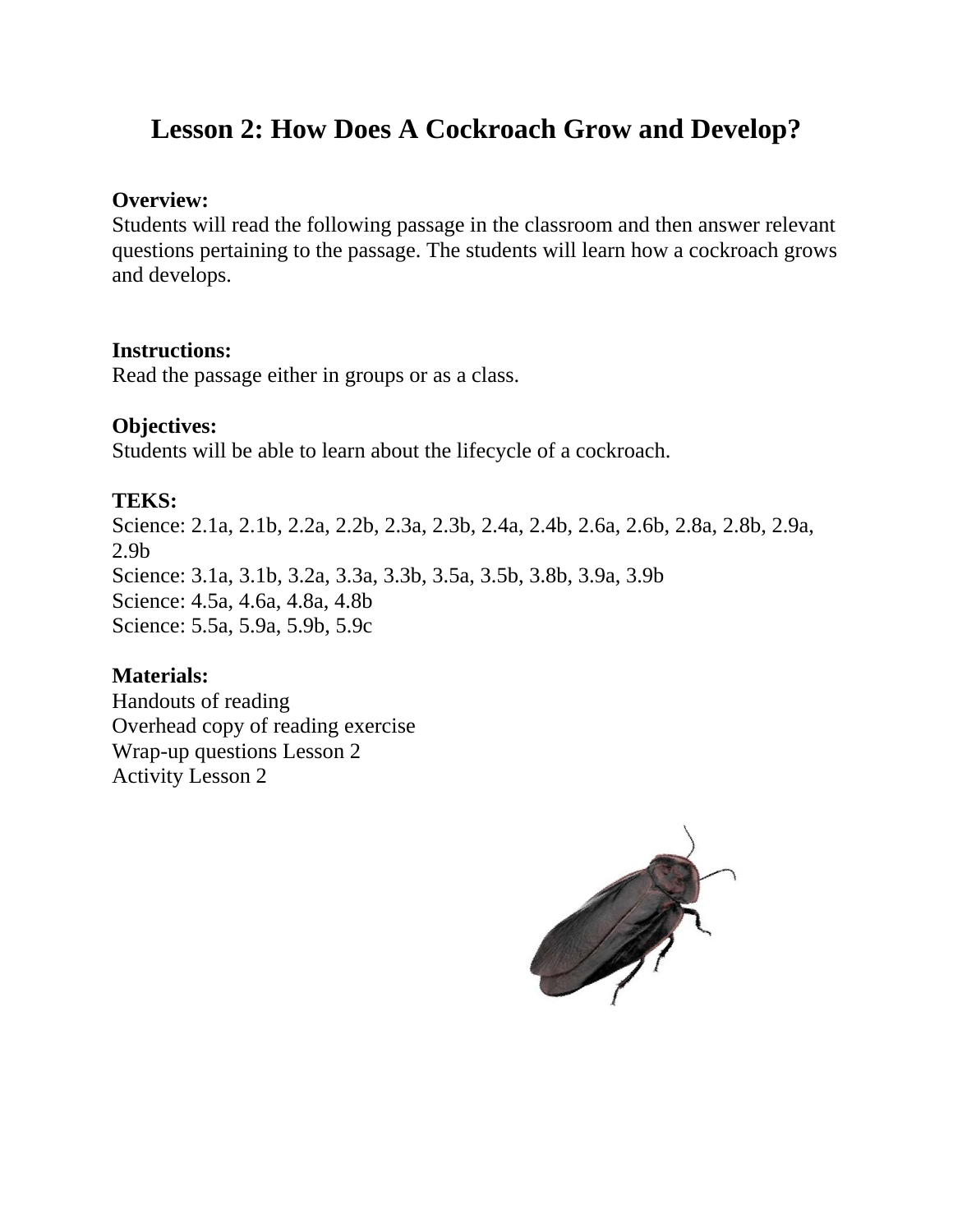## **Lesson 2: How Does A Cockroach Develop?**

**Questions to ask before reading the passage:**  How do you think cockroaches grow and develop? Do cockroaches develop through complete or incomplete metamorphosis? Do cockroaches live alone?

## **Reading Exercise:**

 Cockroaches develop through incomplete **metamorphosis**. Incomplete metamorphosis means that they have three life stages: egg, nymph and adult.

 Adult female cockroaches do not lay individual eggs. Instead, they make small, bean-shaped egg capsules called **ootheca.** Ootheca are different colors, depending on the species of cockroach. They can be tan, dark brown or reddishbrown. Mother cockroaches put their ootheca in a safe, protected spot. Some cockroaches carry the ootheca in their abdomen until the eggs hatch.





 After the eggs hatch, the cockroach **nymphs** emerge. Cockroach nymphs are smaller than the adult cockroaches and have small wings or no wings. Cockroach nymphs live in the same place as the adults and feed on the same foods. When the cockroach nymph gets too big for its **exoskeleton**, it will molt. Newly molted cockroaches are white in color. They stay white until the new exoskeleton darkens and hardens. This process can take a few hours. Cockroach nymphs will molt several times before becoming an adult male or female.

 It can take 2 months to almost 3 years for a cockroach to become an adult! The length of time to become an adult depends on the species, how much of food and water is available and the temperature and humidity level inside their colony.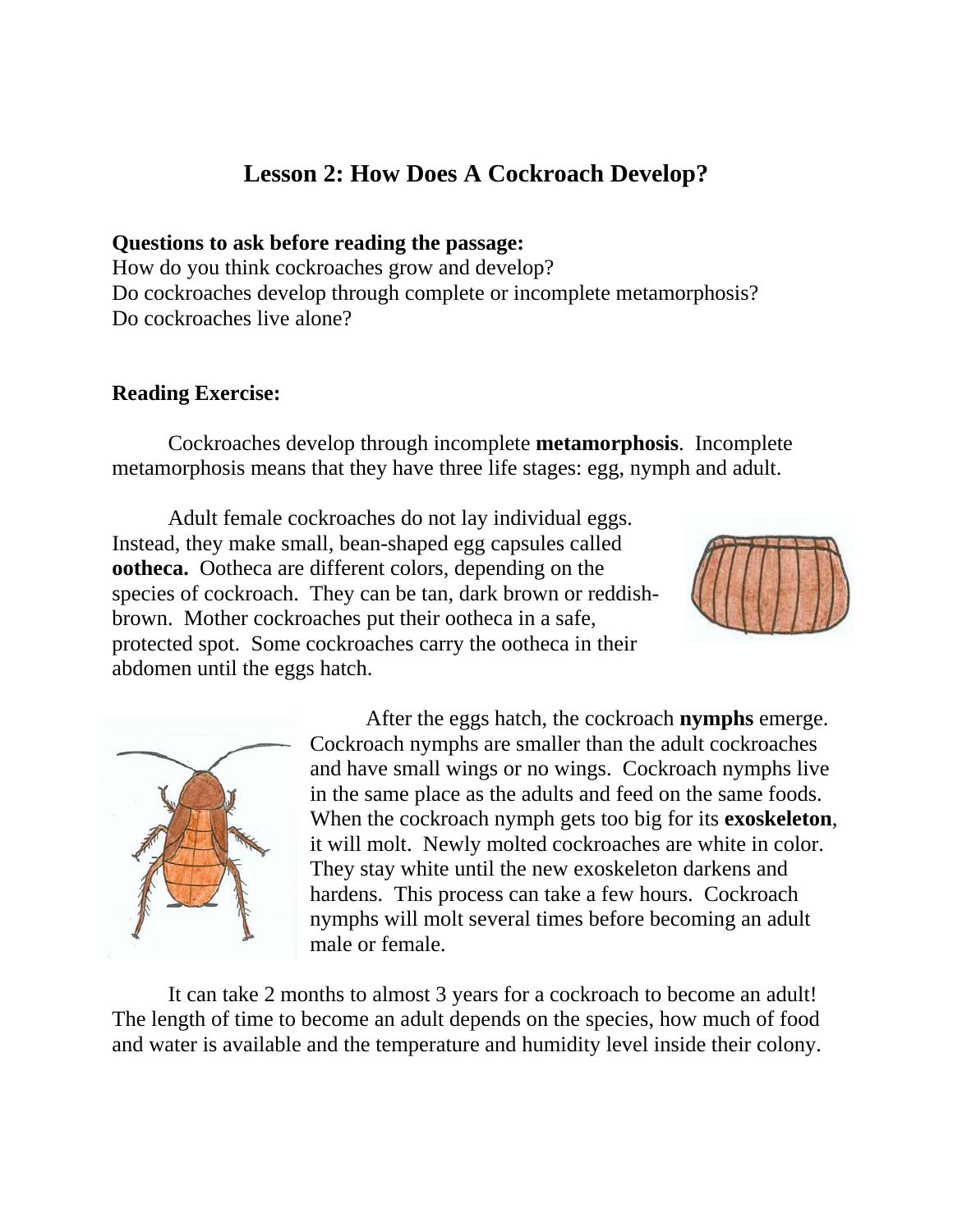Cockroaches like to live near heat and water, so they can grow faster. Cockroaches are **social** insects, so they do not like to live alone. Instead, they like to live in groups and share food.

## **Wrap-up questions for Lesson 2:**

How does a cockroach grow and develop? They develop through incomplete metamorphosis.

Where do cockroach nymphs live? The cockroach nymphs will live in the same place as the adults and feed on the same foods.

How long will it take for cockroaches to complete their lifecycle? It can take from 2 months to almost 3 years for a cockroach to become an adult, depending on the cockroach species, the amount of food and water in the area and other environmental conditions, such as humidity.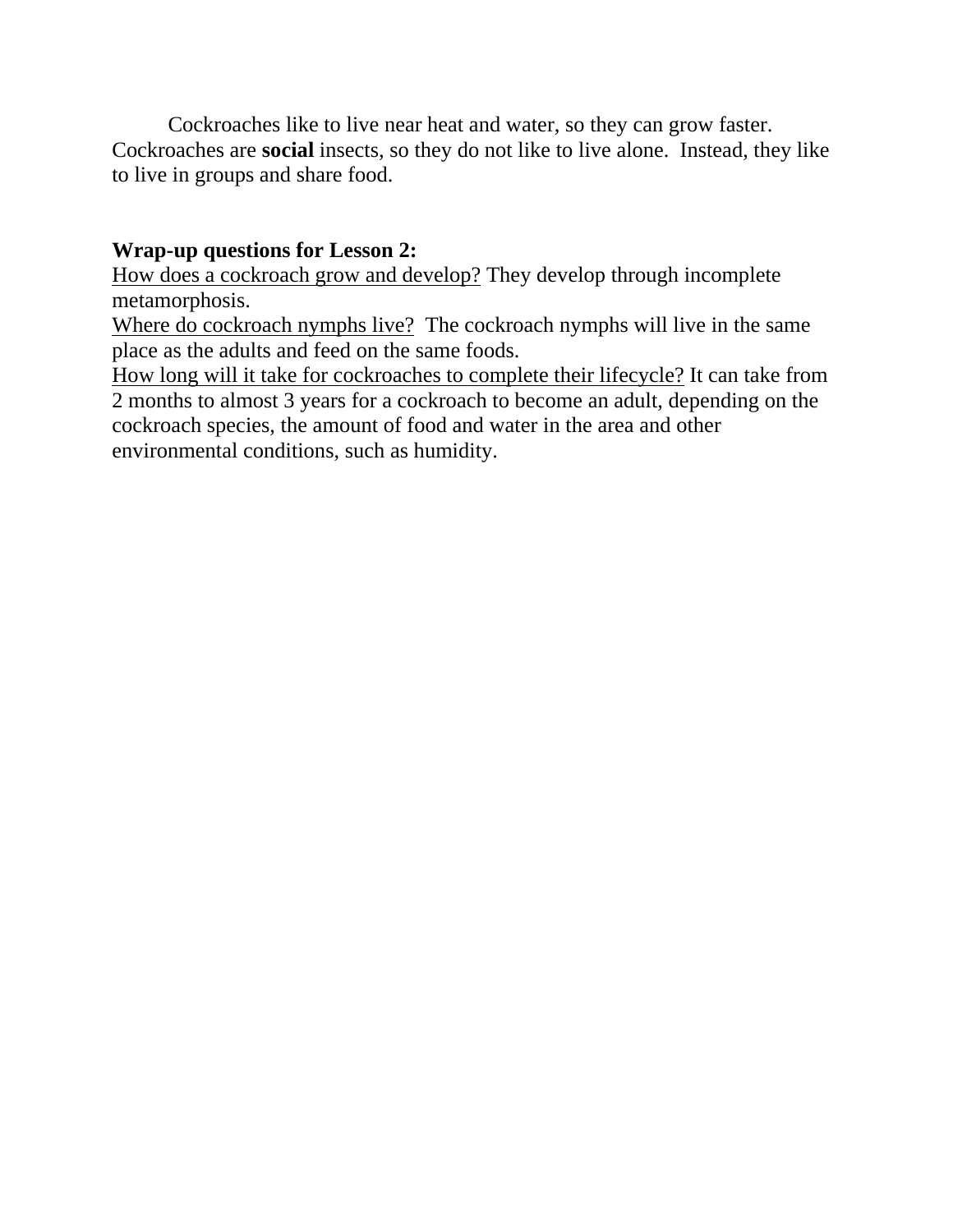**Activity 2.1 Cockroach Lifecycle Matching Game** 

Color and cut out the three cockroach life stages and glue them into the correct circle.

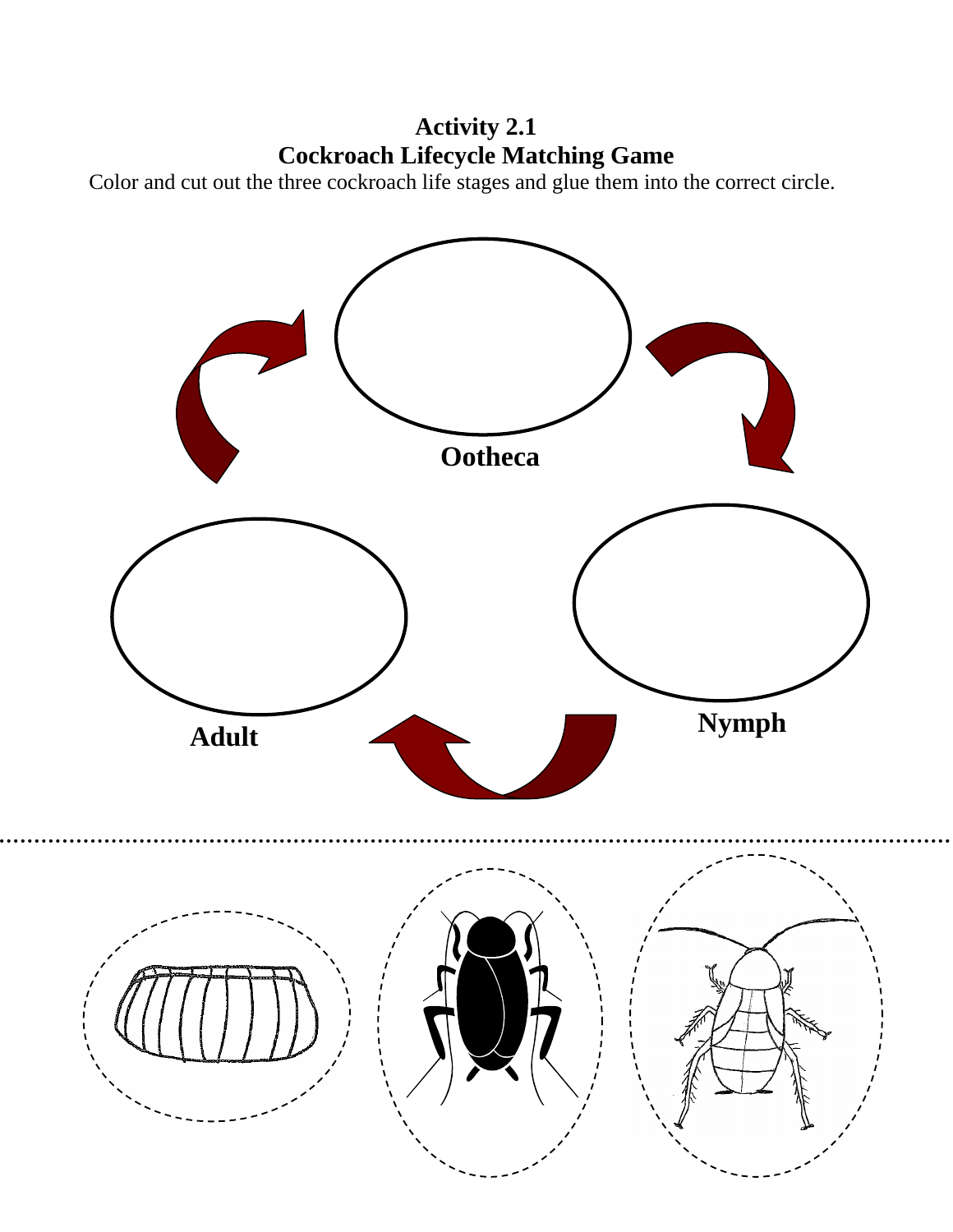## **Lesson 3: Which Cockroaches Are Considered Pests?**

#### **Overview:**

Students will read the following passage in the classroom and then answer relevant questions pertaining to the passage. The students will learn about which cockroaches are the main indoor pests in Texas.

#### **Instructions:**

Read the passage either in groups or as a class.

## **Objectives:**

Students will be able to learn about ways to identify indoor cockroach pests.

## **TEKS:**

Science: 2.1a, 2.1b, 2.2a, 2.2b, 2.3a, 2.3b, 2.4a, 2.4b, 2.6a, 2.6b, 2.8a, 2.8b, 2.9a, 2.9b Science: 3.1a, 3.1b, 3.2a, 3.3a, 3.3b, 3.5a, 3.5b, 3.8b, 3.9a, 3.9b Science: 4.5a, 4.6a, 4.8a, 4.8b Science: 5.5a, 5.9a, 5.9b, 5.9c

## **Materials:**

Handouts of reading exercise Overhead copy of reading exercise Wrap-up questions for Lesson 3 Activity 3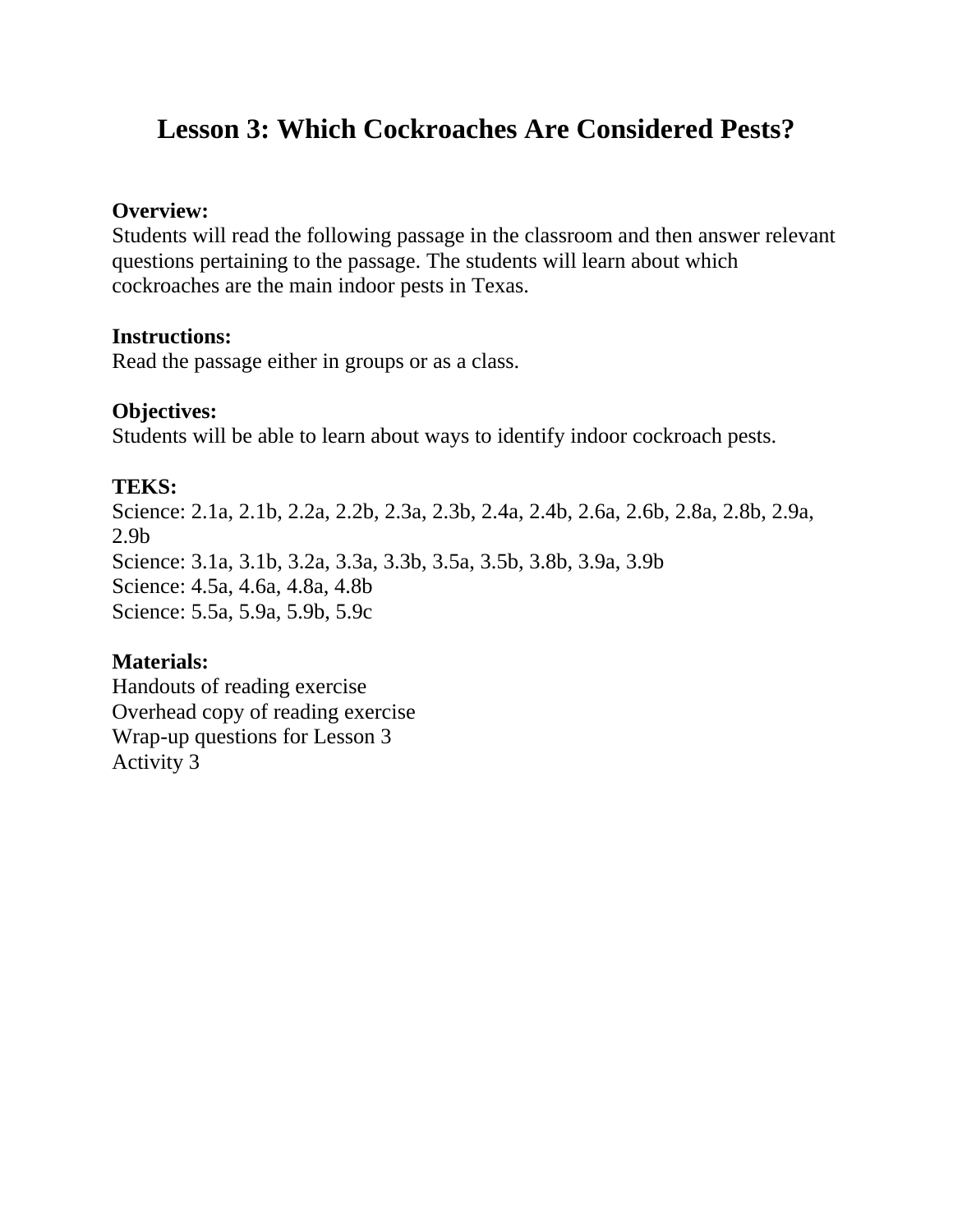## **Lesson 3: Which Cockroaches Are Considered Pests?**

#### **Questions to ask before reading the passage:**

Do you think all cockroaches live indoors? Are all cockroaches pests? Do all cockroaches look the same?

## **Reading Exercise:**

 There are about 3,500 species of cockroaches, but only 55 live in the United States. There may be many types of cockroaches, but only four are big pests in homes and other buildings in Texas! The other cockroach species live outdoors or do not live in Texas.

The four main cockroach pests are German cockroaches, American cockroaches, Oriental cockroaches, and Smokybrown cockroaches.



Courtesy of: http://urbanentomology.tamu.edu

**German Cockroaches**: German cockroaches are ½ inch in length or smaller. They are light brown in color and have two **longitudinal** stripes on the pronotum. Both the males and females have wings that reach the end of their abdomens, but they do not fly. The German cockroach nymphs have two dark stripes running down their back.

The female German cockroach carries her ootheca until the eggs are ready to hatch. German cockroaches can complete their lifecycle from egg to adult in 40 days. In the best conditions, one female German cockroach can produce 35,000 nymphs in a year! German Cockroach Female with ootheca



Photo by Bart Drees.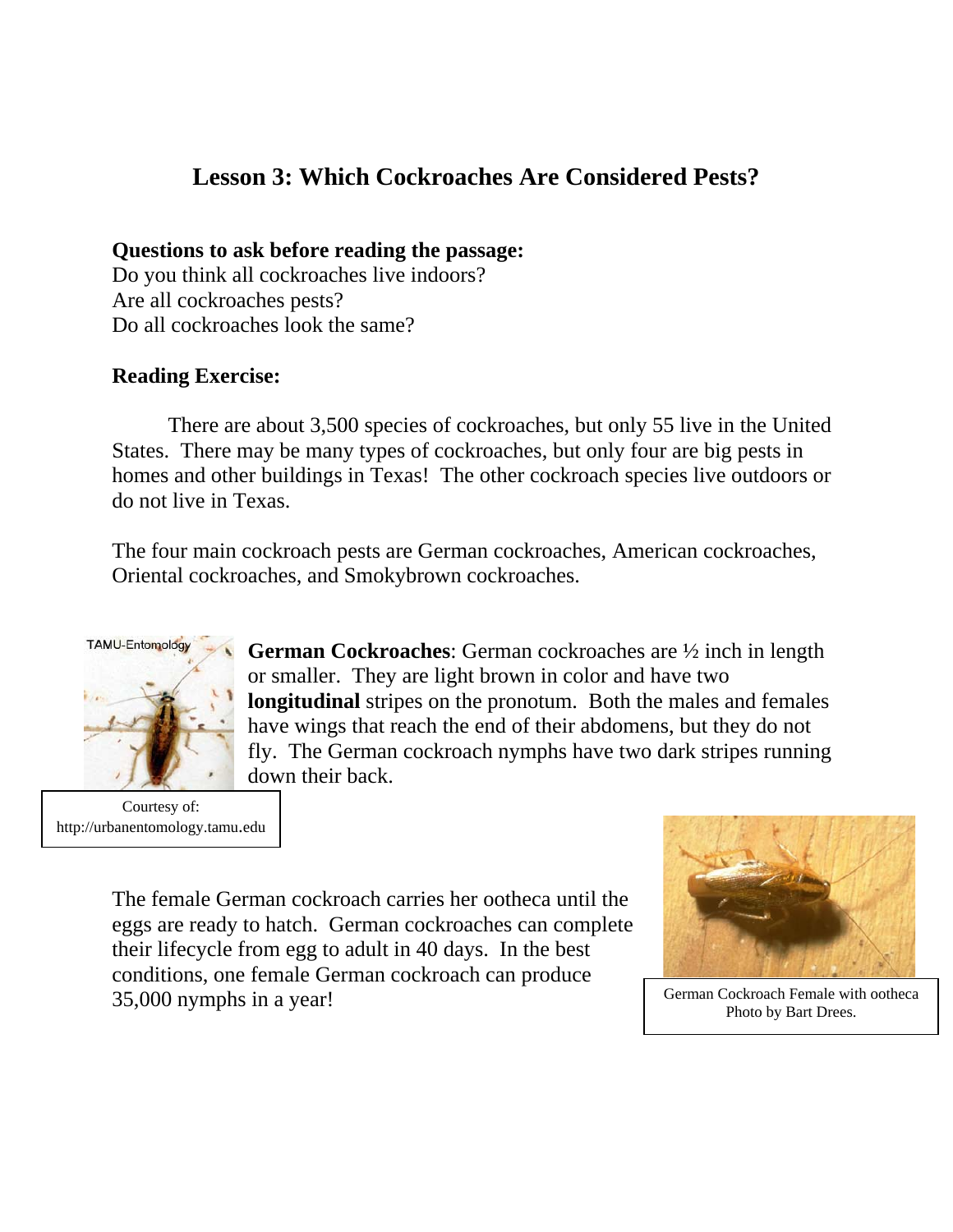German cockroaches are indoor pests, and can not live in cold temperatures. You can find them in homes, apartments, restaurants, supermarkets, hospitals, and other buildings where food is made, served or stored.

**American Cockroaches**: American cockroaches are actually **native** to Africa. They have spread all over the United States and are common in Texas. Some people call them waterbugs.

American cockroaches are the largest cockroaches in Texas! They can be 1½ to 2 inches in length! They are reddish-brown and have very long wings. These cockroaches can use their wings to fly.

It takes an American cockroach almost one year to complete their lifecycle (320 days)! One female American cockroach can produce 812 nymphs in a year!

American cockroaches like to live in places with high humidity. You can find

them outdoors under the bark of trees, in leaf litter and in barns. American Cockroaches also love sewers. This is why they are found in kitchens and bathrooms in the home. They travel through the pipes and into the house.



http://urbanentomology.tamu.edu

**Oriental Cockroaches: Oriental cockroaches are** native to the Middle East, but they have spread to the United States and are common in Texas. Oriental cockroaches are 1 to 1¼ inches in length and dark brown in color. The adult female cockroach's abdomen is fatter than the male cockroach, so she drags the ground when she moves around. Female Oriental cockroaches have small wings that barely touch her abdomen, and males have wings that cover





Photo by Bart Drees.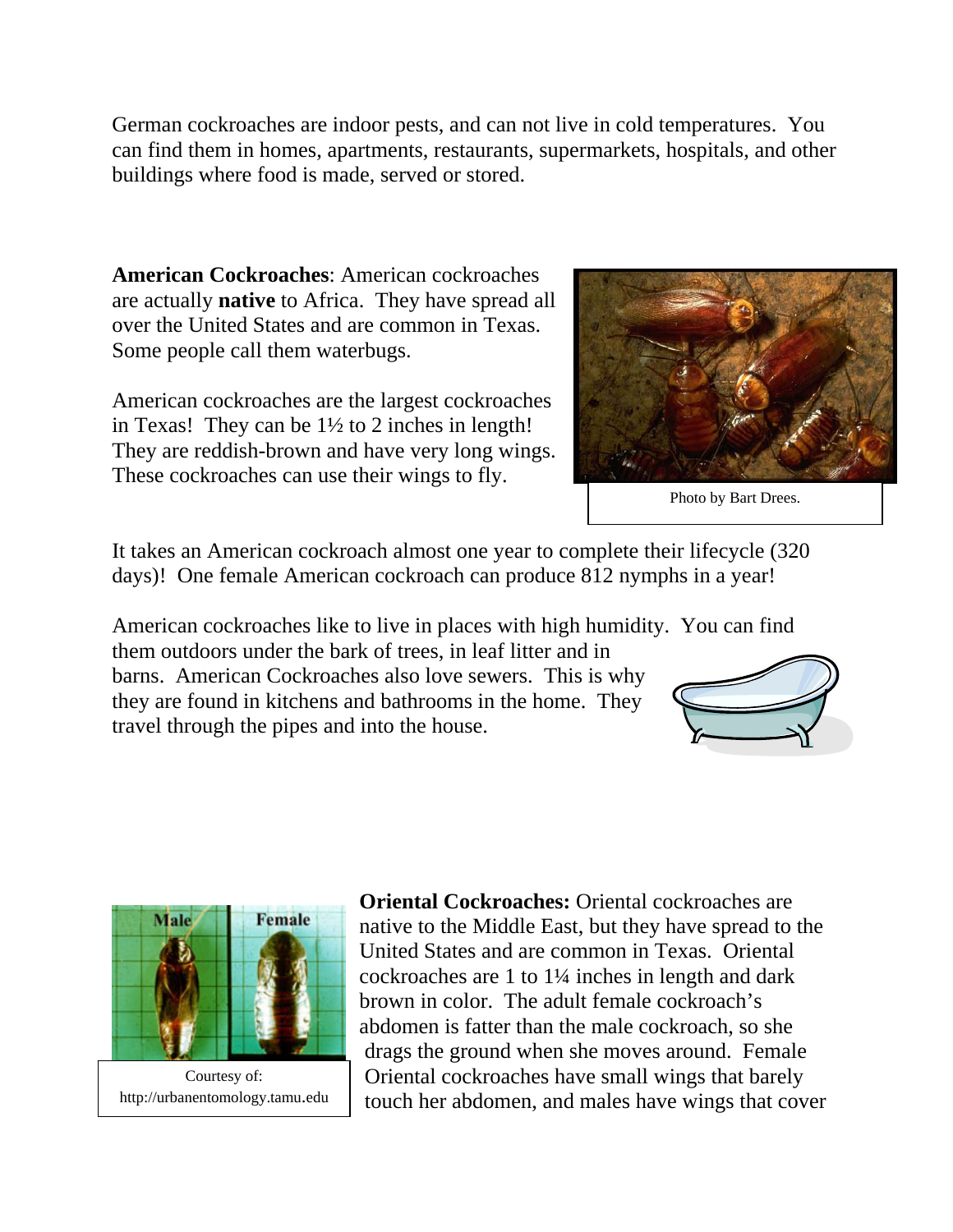almost all of his abdomen. Neither males or females can fly because they don't have full wings.

It takes 215 days for an Oriental cockroach to complete their lifecycle from egg to adult. A female can produce 196 nymphs in a year!

Oriental cockroaches usually live outdoors and like areas with high humidity. They like to live in cool, moist places, such as under porches and in plant compost. The Oriental cockroaches can enter indoors through cracks in the foundation, sewer pipes or under doors. Inside, they live under refrigerators or washing machines, since they can not climb up walls.

**Smokybrown Cockroaches:** Smokybrown cockroaches are native to Asia and are found in the southeastern part of the United States. Smokybrown cockroaches are 1¼ to 1½ inches in length. They are dark brown to black in color and both males and females have long wings. Their antennae are as long or longer than their bodies. It takes almost a year for



Smokybrown cockroaches to complete their lifecycle from egg to adult (usually 311 days). One female can produce 306 nymphs!

Smokybrown cockroaches usually live in outdoor areas where there are many trees for shade and moisture. They can also live indoors in attics or near fireplaces where firewood is stored.



Photo by Bart Drees.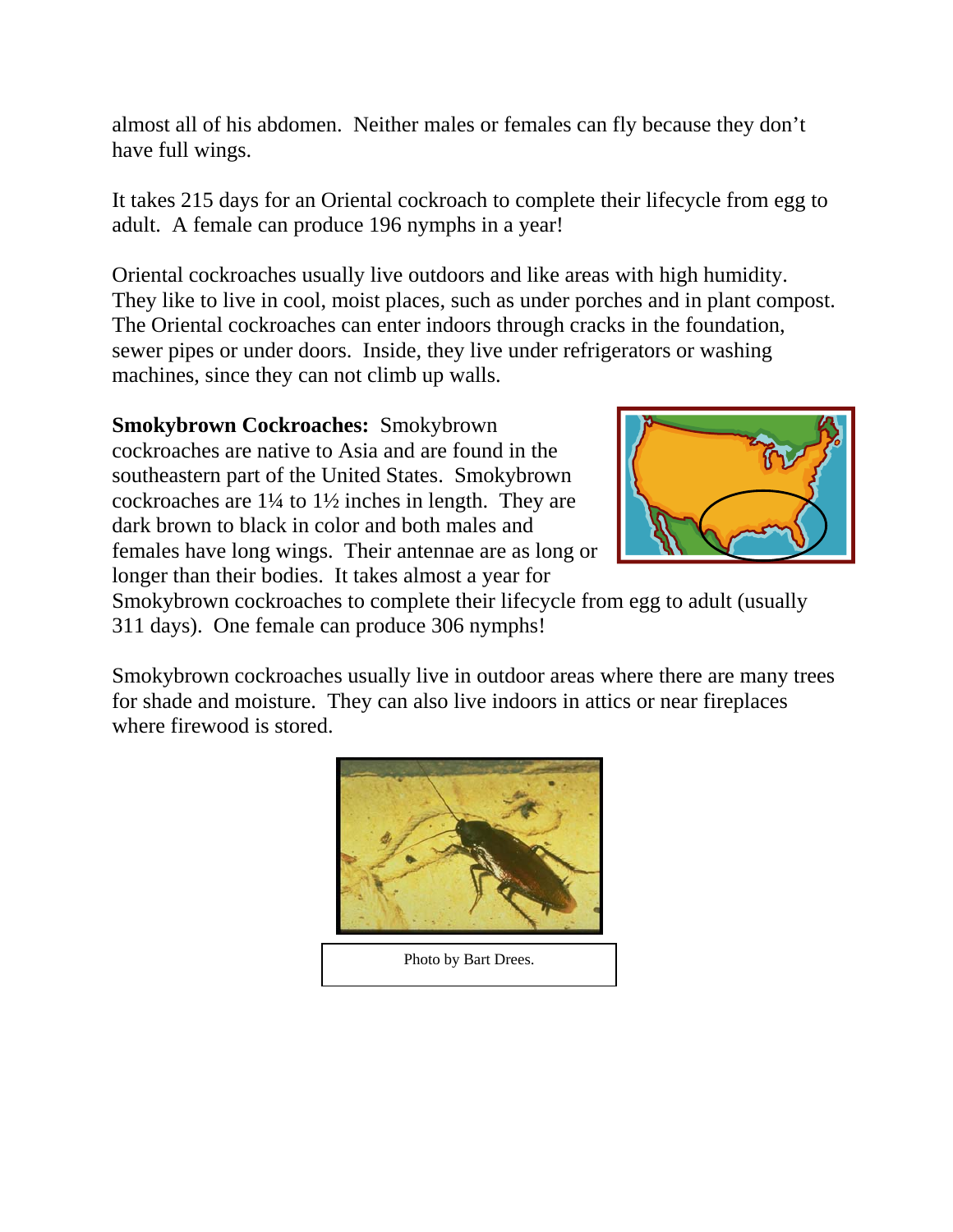## **Wrap-up questions for 3:**

Which cockroach is able to produce the most nymphs in a year? The German cockroach.

What is the largest pest cockroach in Texas? The American cockroach. Which adult cockroach does not have long wings? The Oriental cockroach.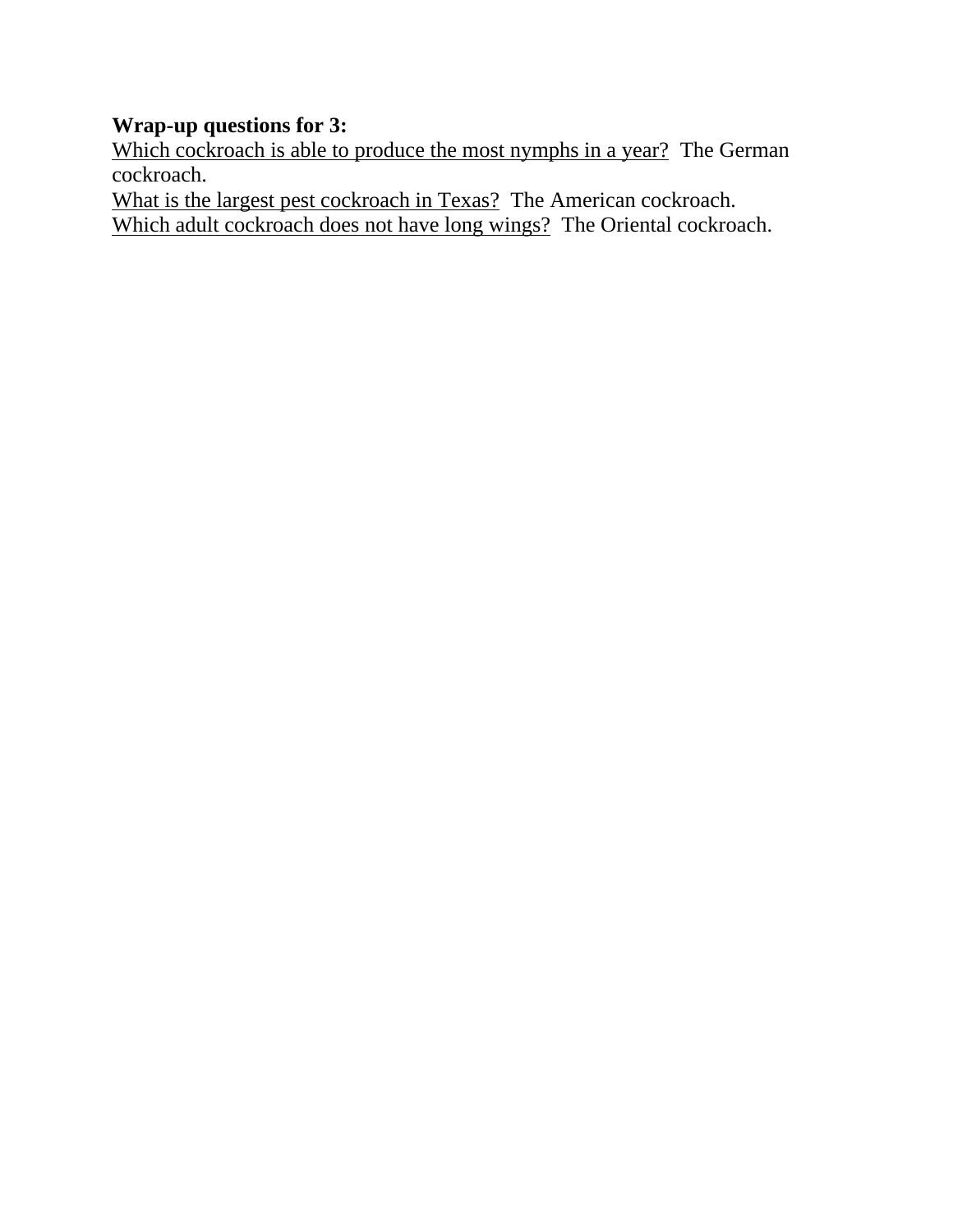## **Activity 3.1: Cockroach Word Find**

O N I B T T V W O E S A H S M Z E C P N Z U Y L T J W Q A L F R T S E P Q T E T F J T M P G A J L C M E O L U U K M S N K K I D P C R V N Y S H F O J A O T V K J O G K O H Y A K C I I Z G D D C E I H Q I O T V O C B G E R M A N B N W X T O L H D H W I R P T F F K T A B I I A L X G V L Y R E B S X I K O A Z N P X S M K D Y O E V Y N Y J L L Y E G M D H I Y I D H M W J W E O X O Y I S L N O O J D K G A C J B A Y S W A Z I J T O F P W R L Z L U A V T Z I T J H A I T W G V A Z W L W L Q O E B T U T L R H C U L K D M Q K N M K Y R N X B M T E T E K H P P S T Z R A L A B K F N T C V V V U C H C E M A Q S S C U J C V A R T A J P L W E I L E Y R J U G I B O T A Q B C N Y U B C M E I I F S R O E H C O R I E N T A L E V N W O R B Y E K O M S E S A C G G E P R H R V S K W U G N L L J J X P O Z K S D

#### **Word Bank**

Abdomen American **Cockroach** Eggcase German Indoors

Lifecycle Nymph **Ootheca Oriental Outdoors** Pest

Smokeybrown Species Texas Waterbug Wings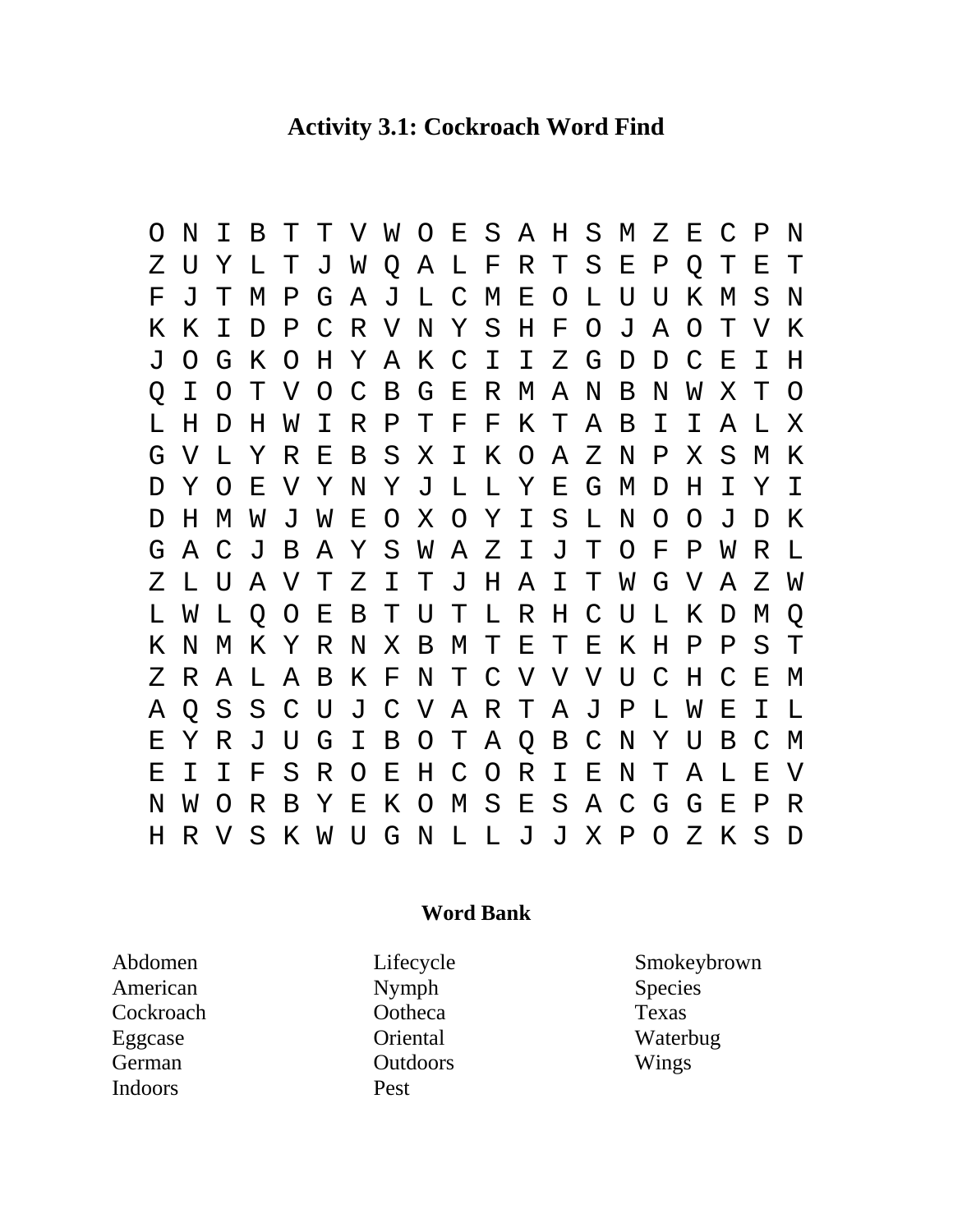## **Activity 3.2: Cockroach Matching Game**

Use you knowledge of cockroaches from Lesson 3 to match the cockroach species to the characteristics that best describe them. There are five different clues for each cockroach. Habitat, size, lifecycle, general appearance and distribution are the five characteristic topics. You may use your booklet for reference.

General Appearance | Lifecycle

This cockroach is about 1 inches in length. Neither males or females have full wings, so they cannot fly. The female's abdomen is much bigger than the males. It is so big that is drags on the ground when she walks!

This cockroach is very small, only about ½ inch in length. They have wings, but do not fly. The adults have two longitudinal stripes on the pronotum.

This cockroach is about 1  $\frac{1}{2}$  inches in length and are dark brown to black. They have long wings and very long antennae. The antennae are as long as their body or longer.

This cockroach is very large, up to 2 inches! They are reddish brown and have long wings and can fly.

This cockroach can have up to 35,000 nymphs in a year! It takes them about 40 days to go from egg to adult.

It takes this cockroach a long time to go from egg to adult – 311 days. They can lay up to 306 nymphs in a year.

It takes this cockroach 215 days to go from egg to adult. They can only lay 196 nymphs in a year.

It takes this cockroach nearly a year to complete its lifecycle. They can make 812 nymphs in a year!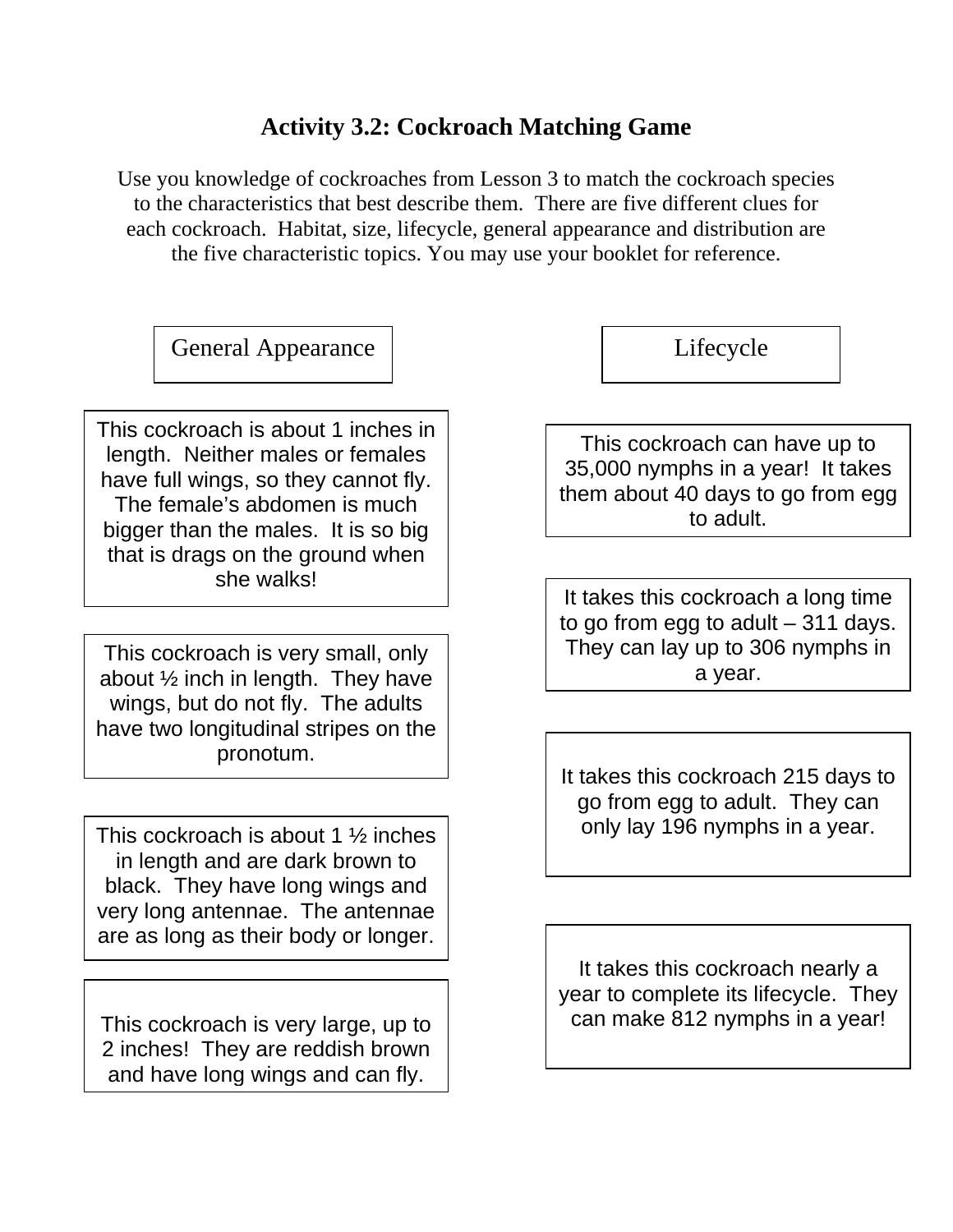## **Distribution**

These cockroaches are native to Asia. They are only found in the southeastern part of the United States, which includes Texas.

Outdoors, these cockroaches live where trees are found. Inside, they live in attics or where firewood is stored.

**Habitats** 

These cockroaches are native to the Middle East. They have now spread all over the United States and live in Texas.

These cockroaches love to live anywhere humans live. They are found in apartments, homes, schools, supermarkets, hospitals, and where food is served or stored.

These cockroaches are native to Africa, but they have spread all over the United States. They are very common in Texas.

These cockroaches are found wherever humans live.

These cockroaches live indoors or outdoors. Outside they live under the bark of trees or in barns. Inside, they live wherever it is humid.

These cockroaches like to live in cool and moist places. Outside you can find them under porches or in plant compost. They cannot crawl up walls, so you find them under washing machines and refrigerators indoors.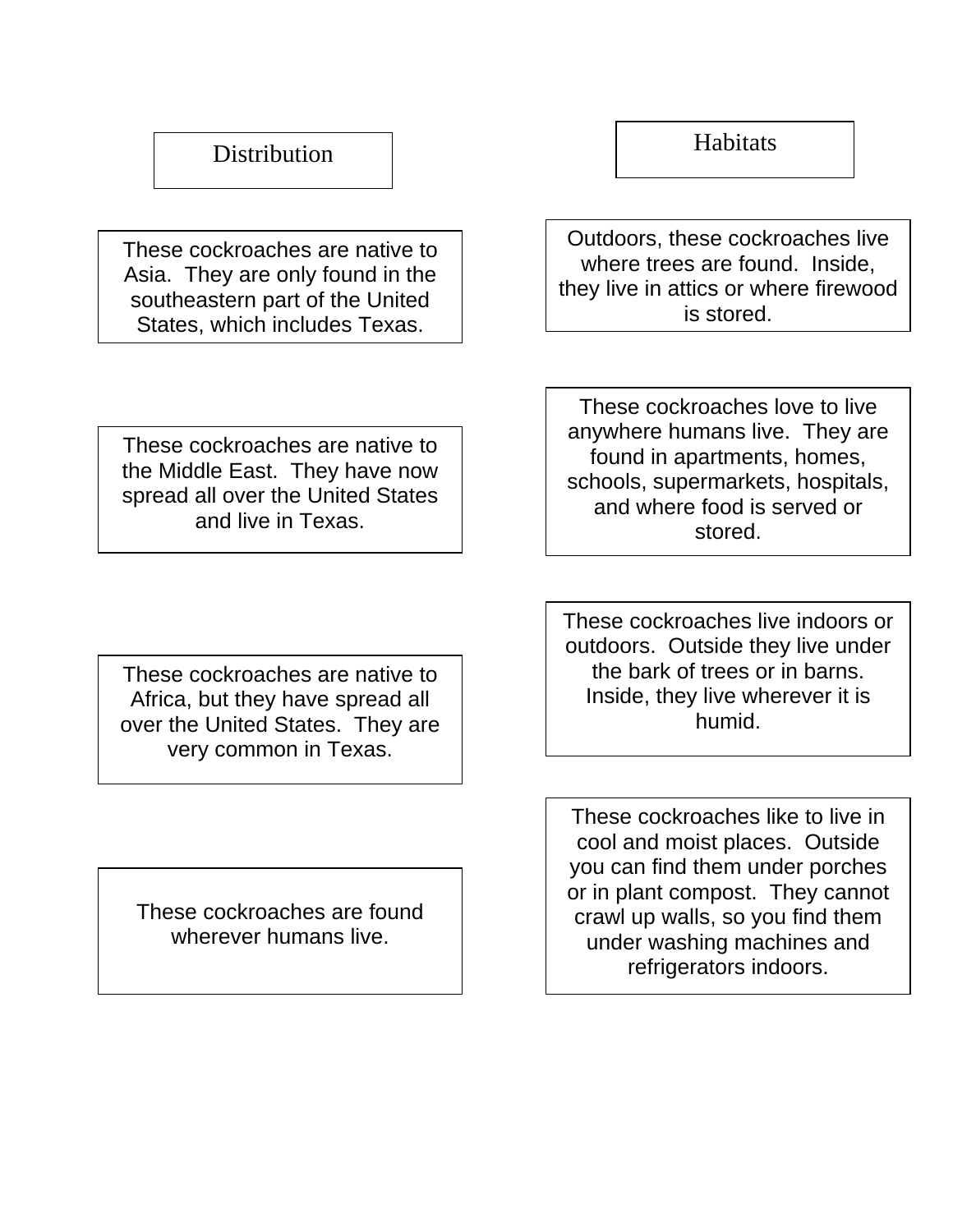#### **Ideas for Teachers for Activity 3.2**

*Teachers, promote teamwork by placing assigning students into teams. Print out sheets of paper with the four cockroach species names on th piece of paper. Make enough copies for each team. Have students cut out characteristic cards, or have them pre-printed for students ahead of time. Provide each team with a set of characteristic cards and cockroach names.* 

*Have students work in teams to match the correct characteristics to the correct species of cockroach. Have students place the characteristics next to the correct cockroach species name. If students are having difficulty, allow them to use their booklets. The first team to complete the assignment correctly is the winner.* 

#### *Additional Cooperative Learning Tip:*

*Assign students to "jobs".* 

*Assign a reader – who will read the characteristic cards out loud to the group. Assign researchers – who will search through the booklet to verify the characteristics match the cockroach species.* 

*Assign a leader – who will make the final decision about where the characteristic card should be placed, keep the others on task, and lead discussions to resolve disputes.*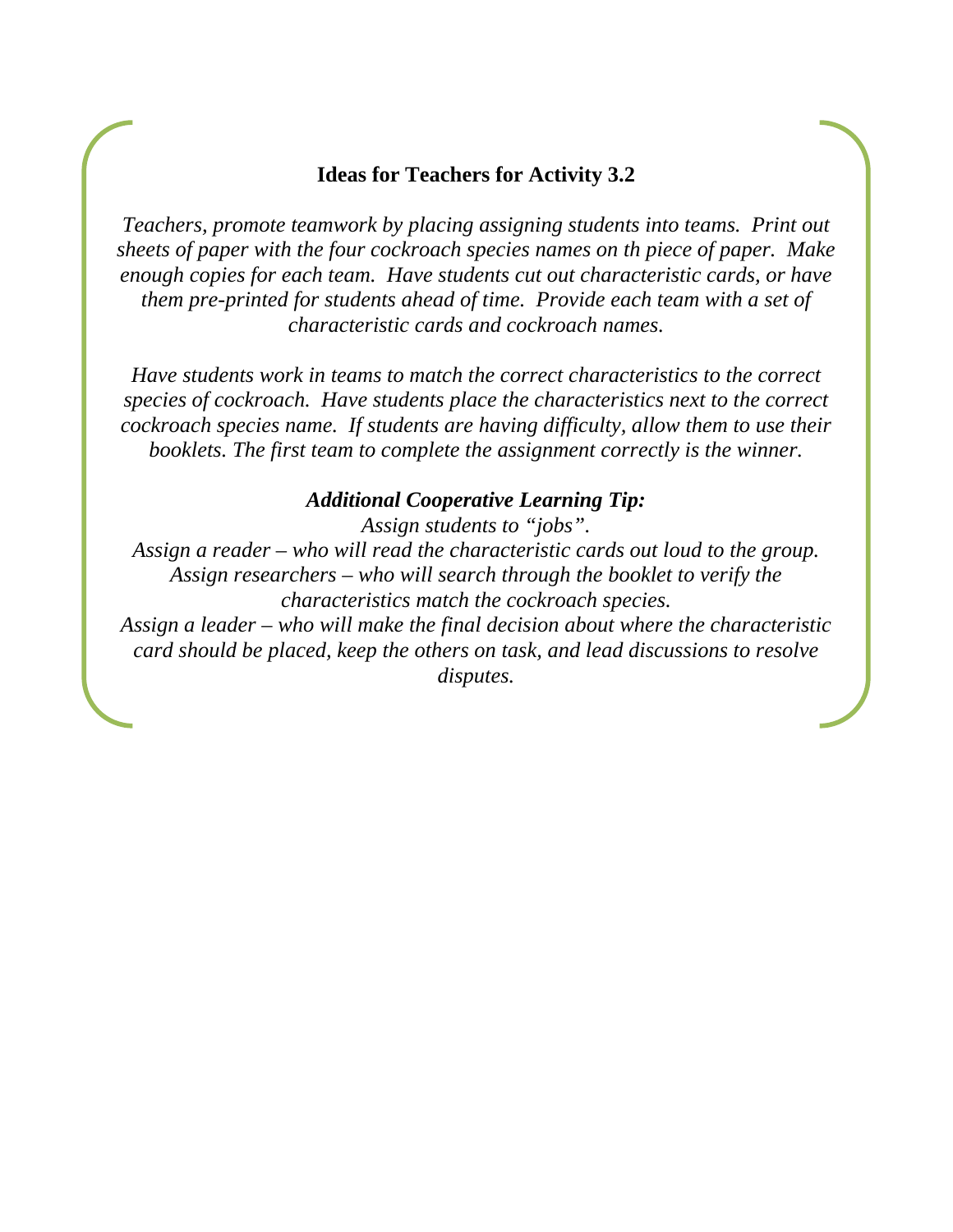## **Lesson 4: Ways to Control Cockroaches**

### **Overview:**

Students will read the following passage in the classroom and then answer relevant questions pertaining to the passage. The students will learn about ways to prevent cockroaches from entering indoors and methods for control if cockroaches are already indoors.

## **Instructions:**

Read the passage either in groups or as a class.

## **Objectives:**

Students will be able to learn about ways to prevent cockroach infestations.

## **TEKS:**

Science: 2.1a, 2.1b, 2.2a, 2.2b, 2.3a, 2.3b, 2.4a, 2.4b, 2.6a, 2.6b, 2.8a, 2.8b, 2.9a, 2.9b Science: 3.1a, 3.1b, 3.2a, 3.3a, 3.3b, 3.5a, 3.5b, 3.8b, 3.9a, 3.9b Science: 4.5a, 4.6a, 4.8a, 4.8b Science: 5.5a, 5.9a, 5.9b, 5.9c

## **Materials:**

Handouts of reading exercise Overhead copy of reading exercise Wrap-up questions for Lesson 4 Activity 4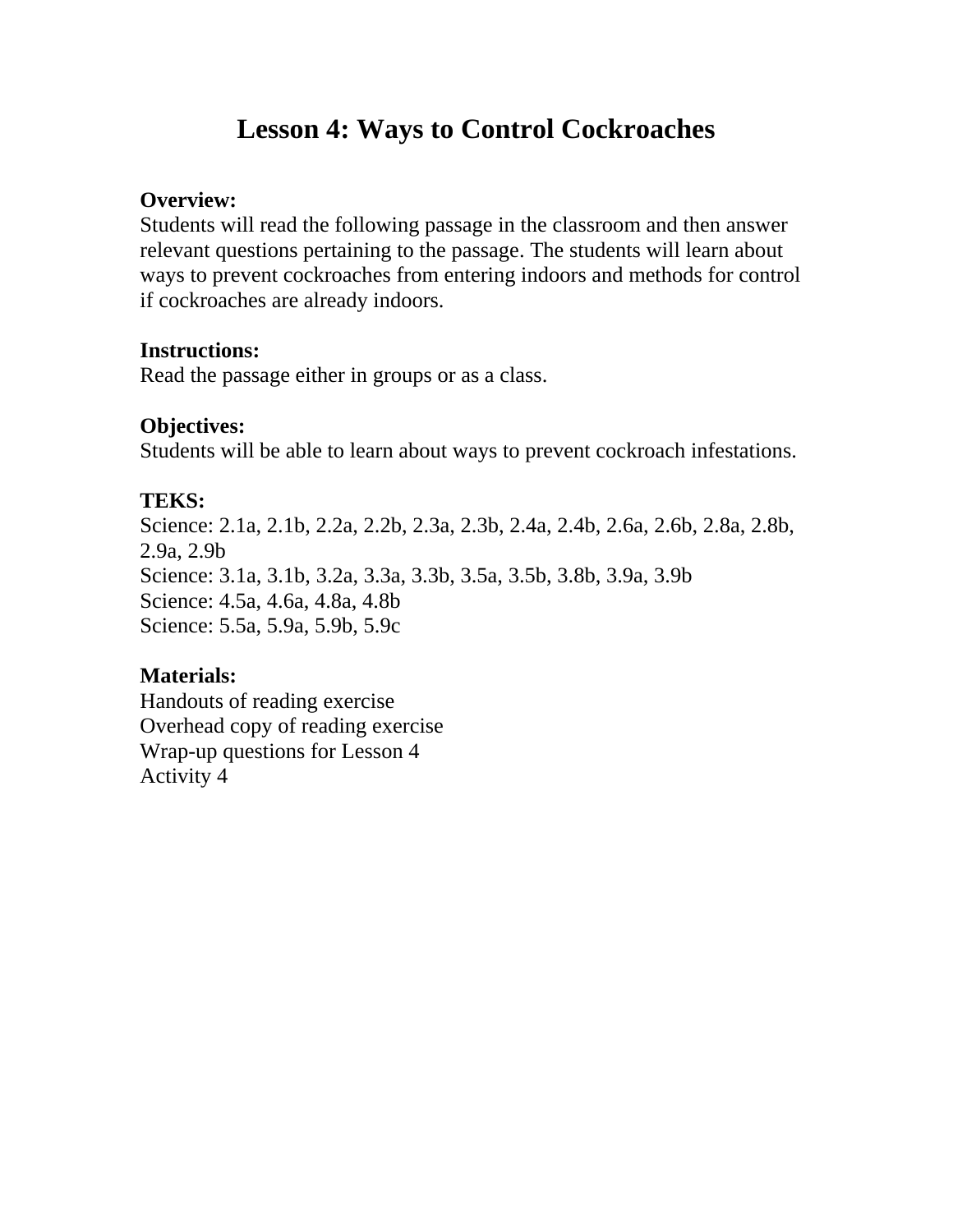## **Lesson 4: Ways to Control Cockroaches**

#### **Questions to ask before reading the passage:**

Where are cockroaches found most often? Is it hard to control cockroaches? Are cockroaches dangerous to people? What are some reasons we might want to keep cockroaches out of the house?

#### **Reading Exercise:**

 Sometimes cockroaches are able to form large colonies indoors and outdoors. These large populations of cockroaches can carry **pathogens** on their bodies and legs. Pathogens are things that can make you sick. These pathogens can cause food poisoning, diarrhea and infections. Some people are very allergic to cockroaches. They can be allergic to their feces and shed exoskeletons. Many children are very allergic to cockroaches. These are some reasons why cockroaches should be controlled.



It is much easier to prevent cockroach problems before an **infestation**

happens indoors. It is very important to know where cockroaches are hiding indoors so you can clean these places. Be sure to check places that are dark hiding places for cockroaches. Check under sinks, in cabinets and in closets. Check under refrigerators or washing machines, where it is warm. Remember not to leave





dirty dishes or food out on the counter overnight, clean spilled food and drinks immediately and fix leaky faucets.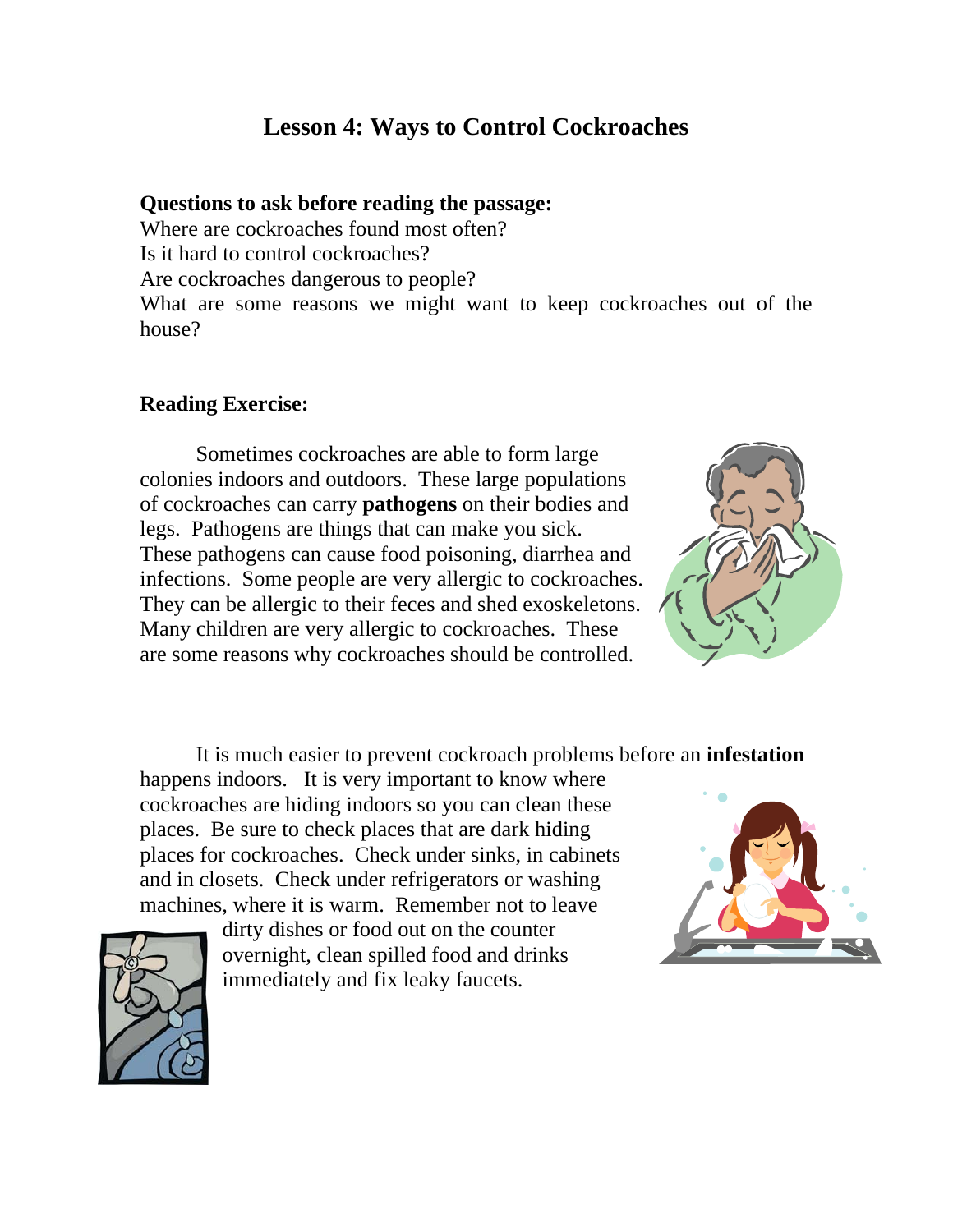When looking for cockroaches outdoors, be sure to look in dark, moist areas close to flower beds, around trees, wood piles and compost piles. These are favorite hiding places for American, Oriental and Smokybrown cockroaches.



 Outdoor garbage cans should be cleaned regularly, leaves should be removed from roof gutters and firewood should not be placed close to houses. All of these places are great hiding places for cockroaches. **Seal** cracks in the foundation and outside walls and replace **weather stripping** around doors and windows. This will keep outdoor cockroaches from coming inside.

 If cleaning and prevention does not control the large cockroach population, chemicals can be applied to kill them. There are many **insecticides** that are able to control cockroach populations. You should always make sure you read the label before you ever use an insecticide! Insecticides should only be used after you have tried to clean up and keep cockroaches out first!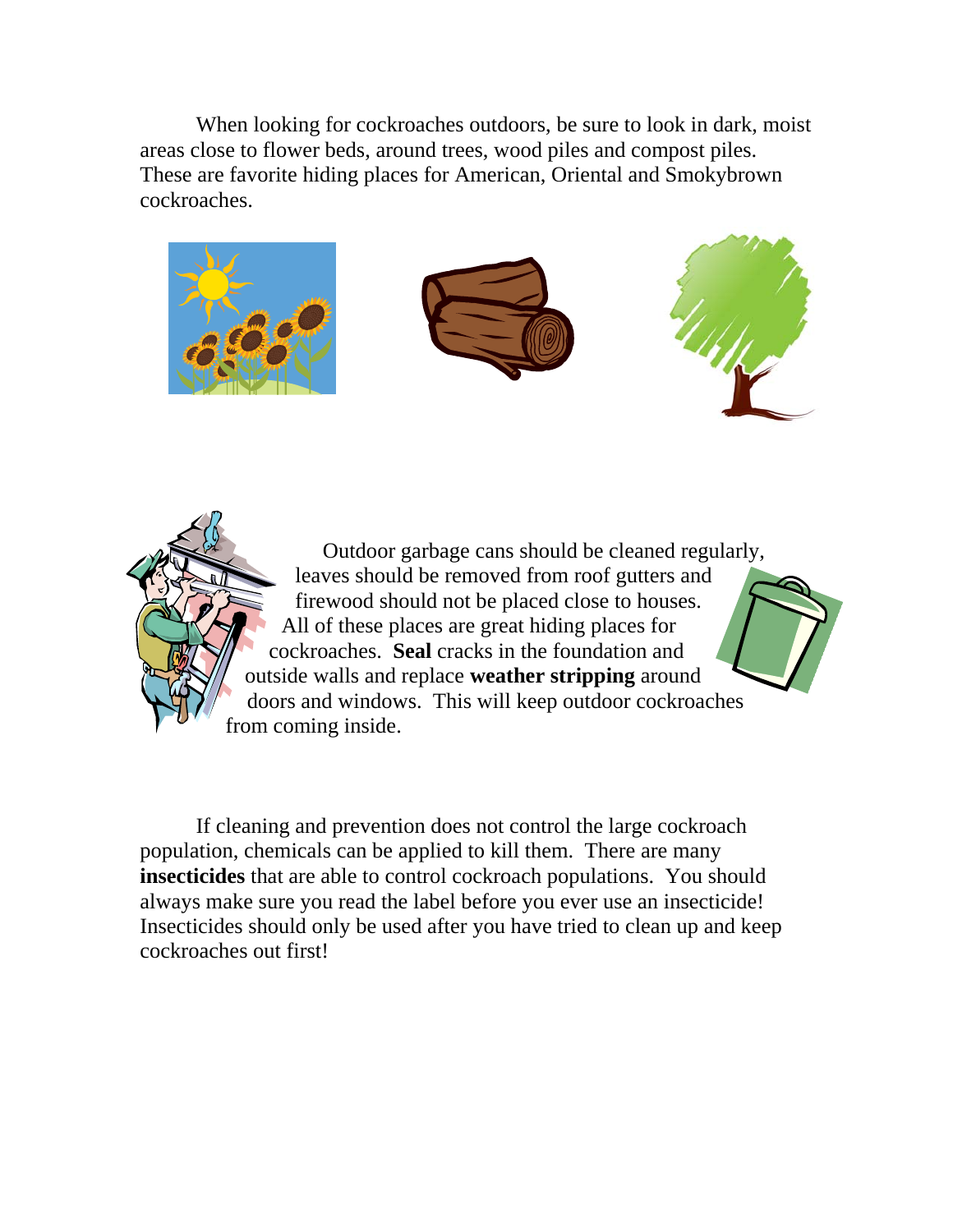#### **Wrap-up questions for Lesson 4:**

Why should cockroaches be controlled? They can carry pathogens and cause respiratory problems.

Where are places indoors that should be checked for cockroaches? Check under sinks, in cabinets and in closets, under refrigerators or washing machines.

Where will cockroaches be found outdoors? In dark, moist areas close flower beds, around trees, wood piles or compost piles.

#### **Activity Idea:**

*Teachers, instruct students to search around the school or their home for areas where cockroaches can come indoors. Have students draw a picture of their home from the outside or inside and circle areas where cockroaches might enter. Have students circle areas where cockroaches might be hiding or things that might attract them to come indoors. Encourage students to share this information with their parents.* 

*If doing this activity at school, have students get into groups and travel around the school, in the cafeteria, or in the classroom to discover areas where cockroaches may enter. Have the students share this information with the principal, IPM Coordinator, or maintenance professional.*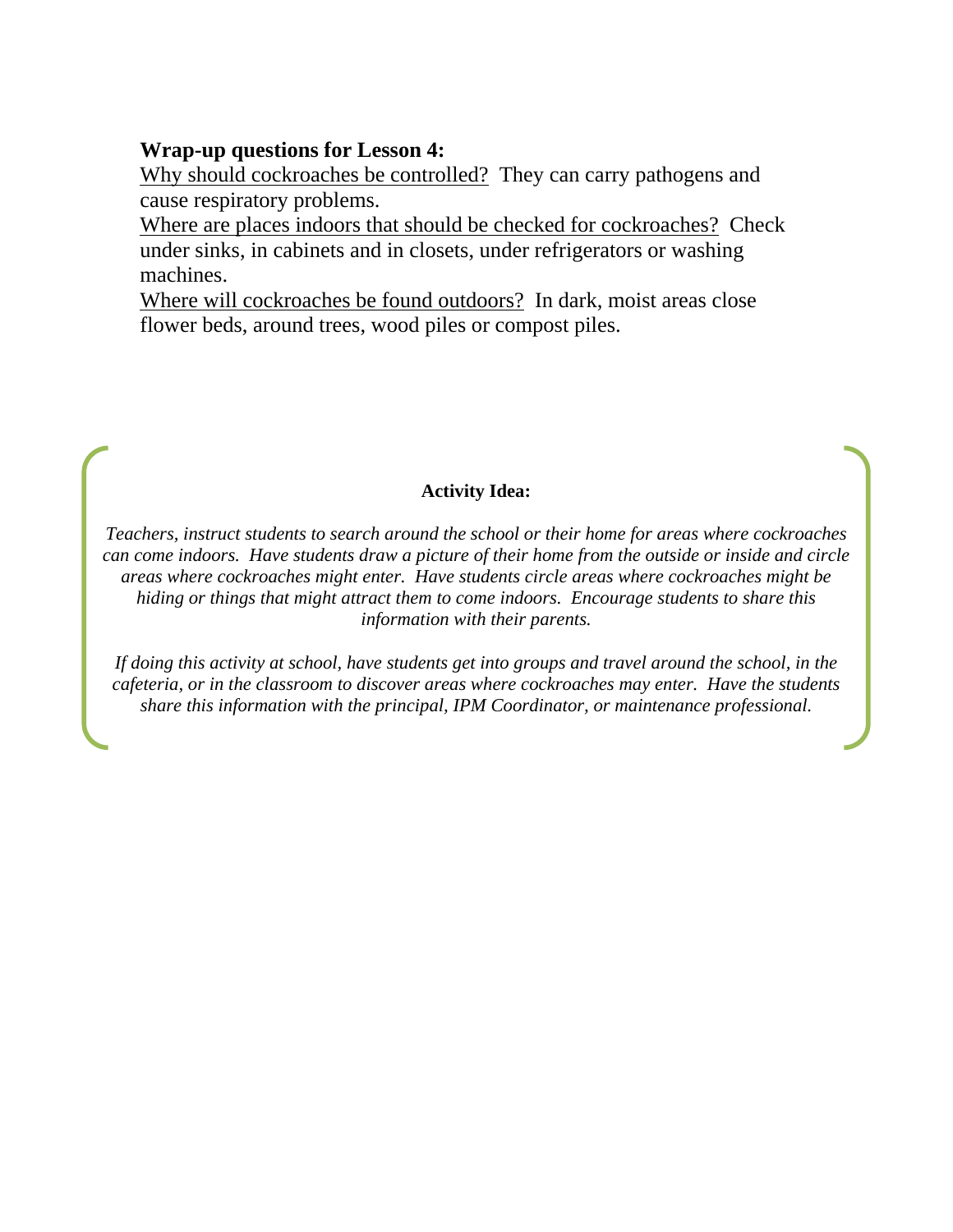## **Activity 4.1a Cockroach Hiding Place Coloring Sheet**

Circle areas in these three rooms where you think cockroaches might hide.

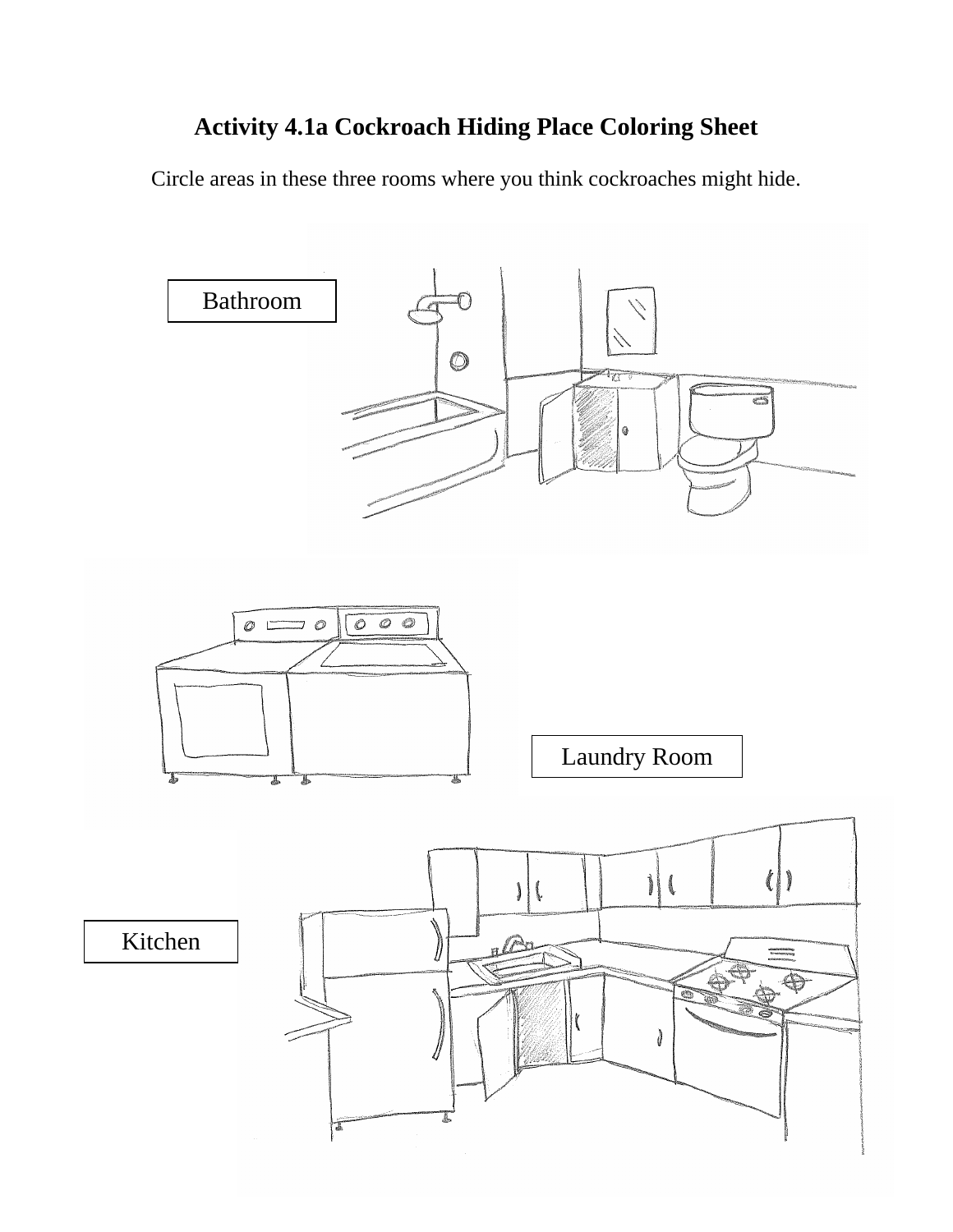## **Activity 4.1b Cockroach Hiding Place Coloring Sheet**

Circle areas in this backyard where you think cockroaches might hide. Circle areas around the home where cockroaches might enter.

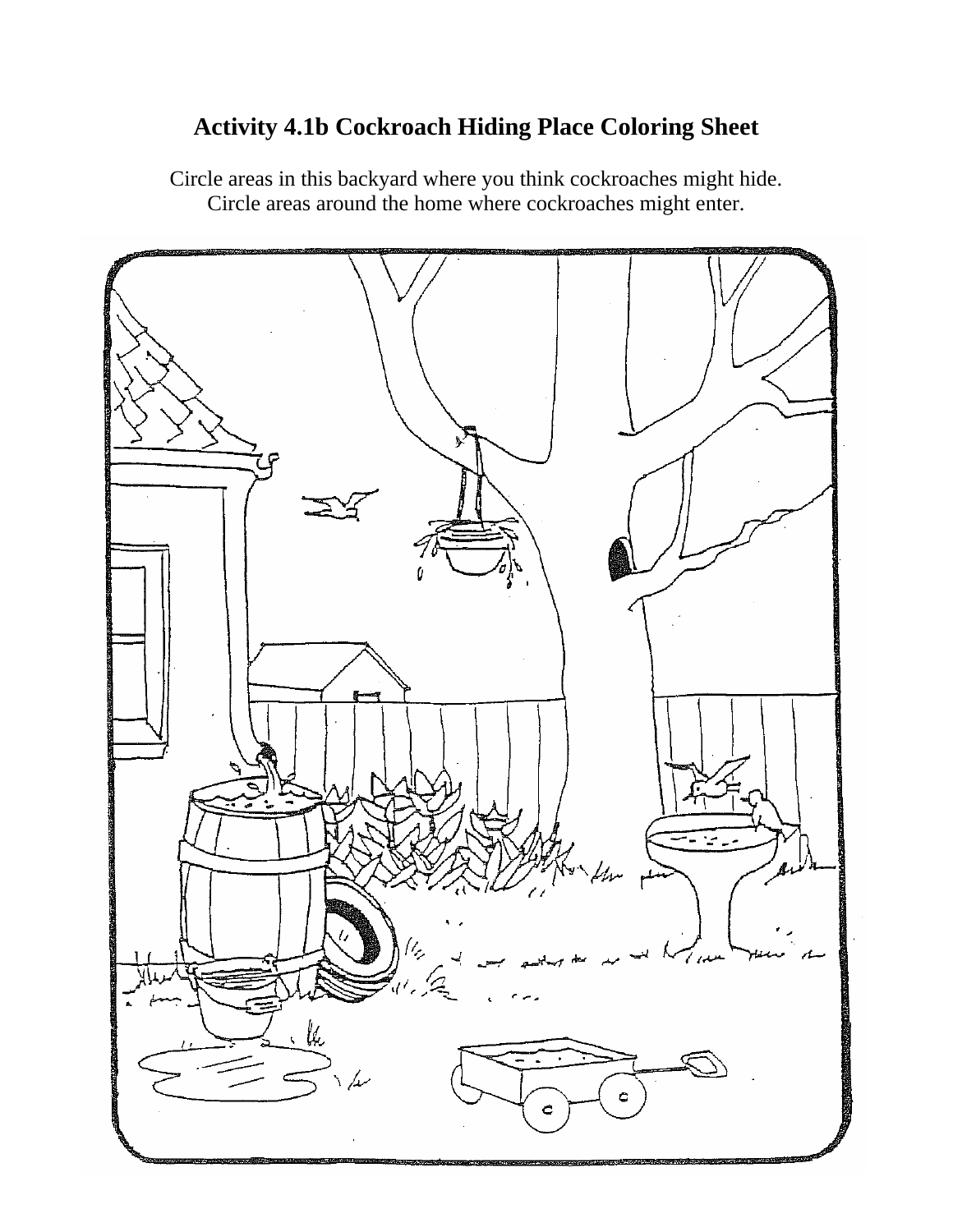#### **Activity 4.2 Wrap Up Crossword Puzzle**



- 11. Time when cockroaches are active
- 17. Type of cockroach with long antennae

#### **Word Bank**

Waterbug Smokybrown Woodpiles American Two Three Omnivore Incomplete Ootheca Night Cleaning Pronotum Carboniferous Running Chewing Month Oriental Feces Pathogens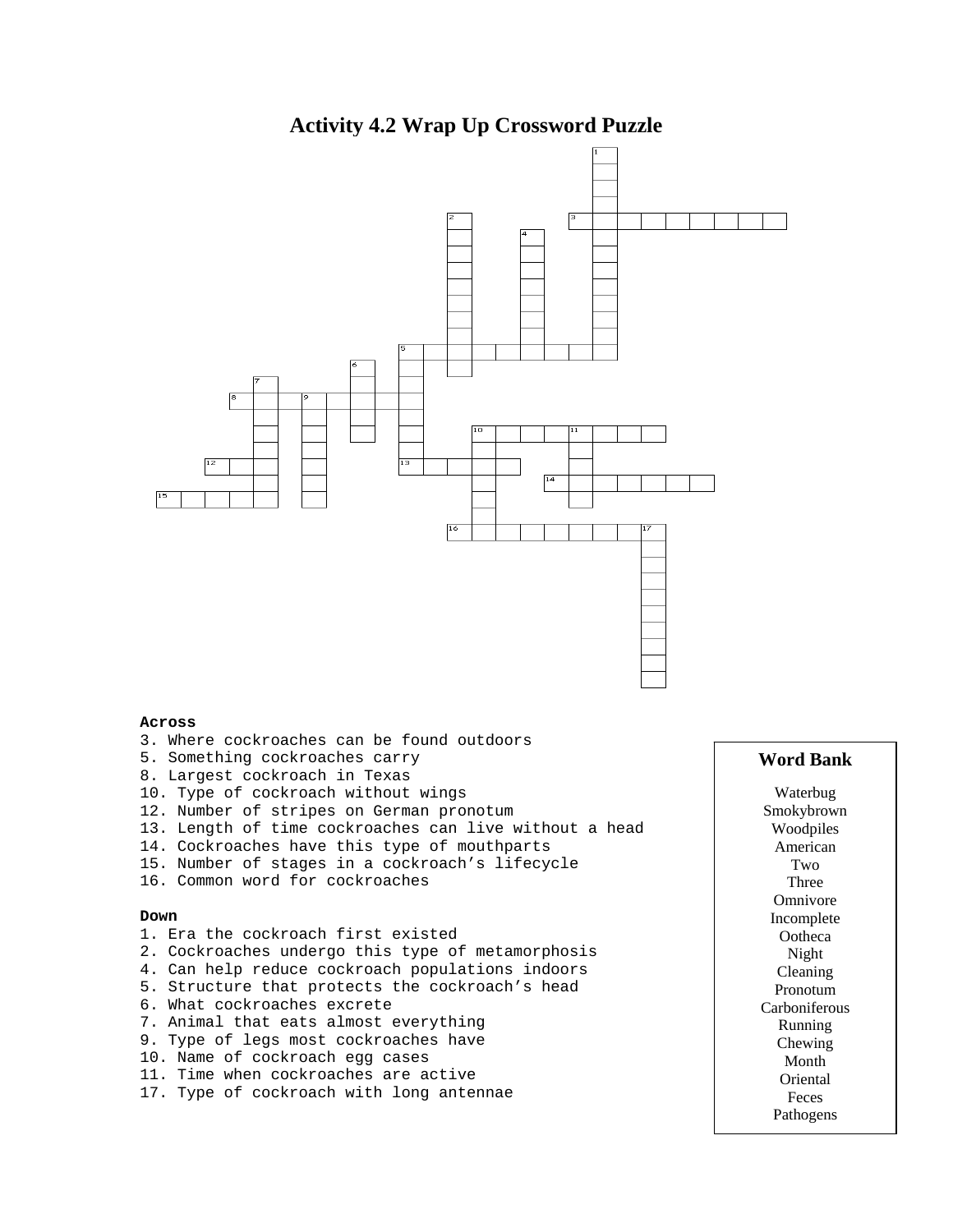## **Glossary Terms**

**Carboniferous Era** (Lesson 1)- occurring from about 354 to 290 million years ago during the late Paleozoic Era.

**Exoskeleton** (Lesson 2)-an external supportive covering of an animal, as an arthropod.

**Favorable** (Lesson 3)- pointing toward a happy outcome.

**Feces** (Lesson 4)- waste matter discharged from the body.

**Humid** (Lesson 1)- containing moisture especially to the point of being oppressive; wet.

**Infestation** (Lesson 4)- To inhabit or overrun in numbers or quantities large enough to be harmful, threatening.

**Insecticides** (Lesson 4)- an agent that destroys insects.

**Longitudinal** (Lesson 3)- of or relating to length or the lengthwise dimension.

**Metamorphosis** (Lesson 2)- a developmental change in the form or structure of an animal.

**Native** (Lesson 3)- grown, produced, or originating in a particular place or vicinity.

**Nocturnal** (Lesson 1)- active at night.

**Nymph** (Lesson 2) **-** a stage of development before becoming an adult.

**Omnivores** (Lesson 1)- feeding on both animal and vegetable substances.

**Ootheca** (Lesson 2)- a firm-walled and distinctive egg case, as of a cockroach.

**Pathogen** (Lesson 4)- a specific causative agent such as a bacterium or virus that causes disease.

**Pronotum** (Lesson 1)- the dorsal section of the prothorax of an insect.

**Seal** (Lesson 4)- to close or make secure against access, leakage, or passage by a fastening or coating.

**Species** (Lesson 1)- category of biological classification ranking immediately below the genus or subgenus, comprising related organisms or populations capable of interbreeding.

**Social** (Lesson 2)- living and breeding in more or less organized communities.

**Weather Stripping** (Lesson 4)- a strip of material to cover the joint of a door or window and the sill, casing, or threshold to prevent rain, snow, and cold air.

\*\*\*\*Definitions adapted from Merriam-Webster's Online Dictionary: http://www.m-w.com/dictionary. \*\*\*\*